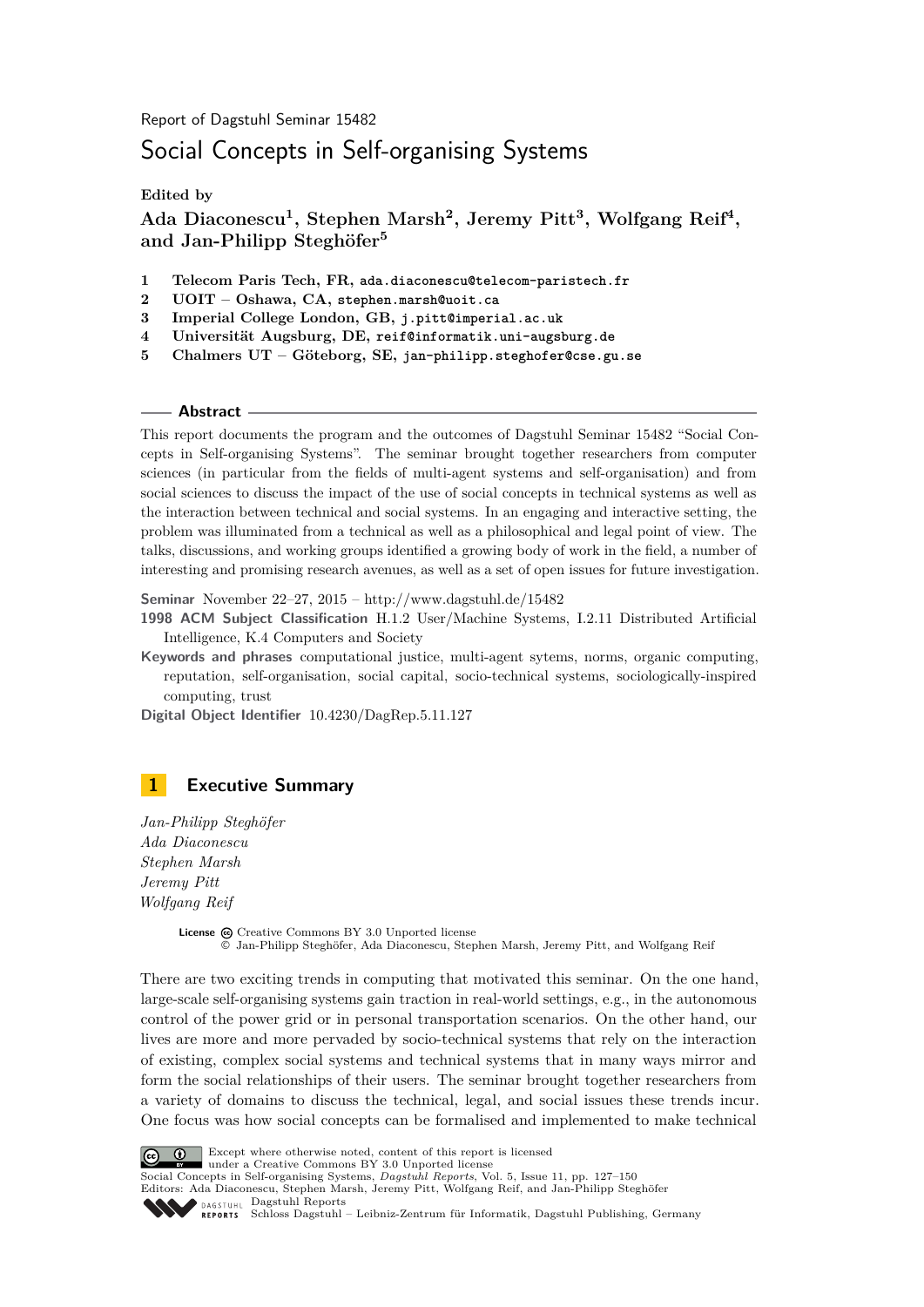self-organising systems more robust and efficient. The other focus was how technology shapes the social system and vice versa.

#### **Use of Social Concepts in Self-Organising and Socio-Technical Systems**

The seminar's first focus is motivated by the requirements of large-scale self-organising systems. The more such systems have to take their environment into account, the more open, and the more heterogeneous they are, the more important social concepts become [[1](#page-2-0)]. If a population of agents is no longer developed, deployed, maintained, and controlled by a single company or institution, the goals of the agents no longer concur—especially, the individual sub-goals no longer necessarily imply the overall system goal. In such cases, social constructs can help encourage cooperation between the agents. The presence of norms as an explicit expression of acceptable behaviour [\[3\]](#page-2-1), of a trust management system to encourage reciprocity [[4](#page-3-0)], or of a form of computational justice to settle disputes within the system [[5](#page-3-1)] are measures that have been discussed in the scientific community for these ends. In this way, the systems form a legal reality that establishes certain rules and regulations within the system. This legal reality must be in accordance with the legal system under whose jurisdiction these systems work.

The second focus is how technical systems interact with and influence existing social systems. With the increasing dependence of society on computation and on complex artificial systems, their influence on human-computer interaction, and on inter-human interaction becomes a topic of concern (see, e.g., [[2](#page-2-2)]). One aspect of this is the novel challenge of managing an online identity, made necessary by the representations of human users in technical systems that are, necessarily, an abstraction of the real user. Another aspect is the increasing reliance of human users on these technical aids and the potential of negative effects on the users accompanied with this. Such effects can range from infringement of privacy, to withholding of relevant information, and even to targeted manipulation.

## **Results of the Seminar**

The seminar was highly interactive, with a lot of time dedicated to plenum discussions. Talks were used as impulses to stimulate discussion and working groups focused on particular aspects that the participants deemed particularly important.

A number of talks addressed the implications of using social concepts in technical systems from different angles and featured insights into existing technical solutions, e.g., for computational justice, trust, and ethical behaviour, as well as the observable effects of these solutions. Likewise, incentives and how social constructs influence them was a recurring theme. The discussions following these talks addressed important issues such as the relationship between system and user values, goals and the rules designed to achieve these goals, possible attacks on socio-technical systems, quantifiable incentives, and self-determination in technical systems.

A different set of talks was aimed at understanding the way social systems and technology interact, e.g., how the social organisation of the human users is represented in the technical system and becomes evident in the interactions in that system. An overview of the interplay of legal and technical systems was also provided, with important insights into the connection between technical feasibility and legal admissibility. This set of talks encouraged discussion geared towards governance, power, and the representation of values in technical systems, as well as on how to represent existing social systems in technical systems and how both the social system and its representation evolve over time.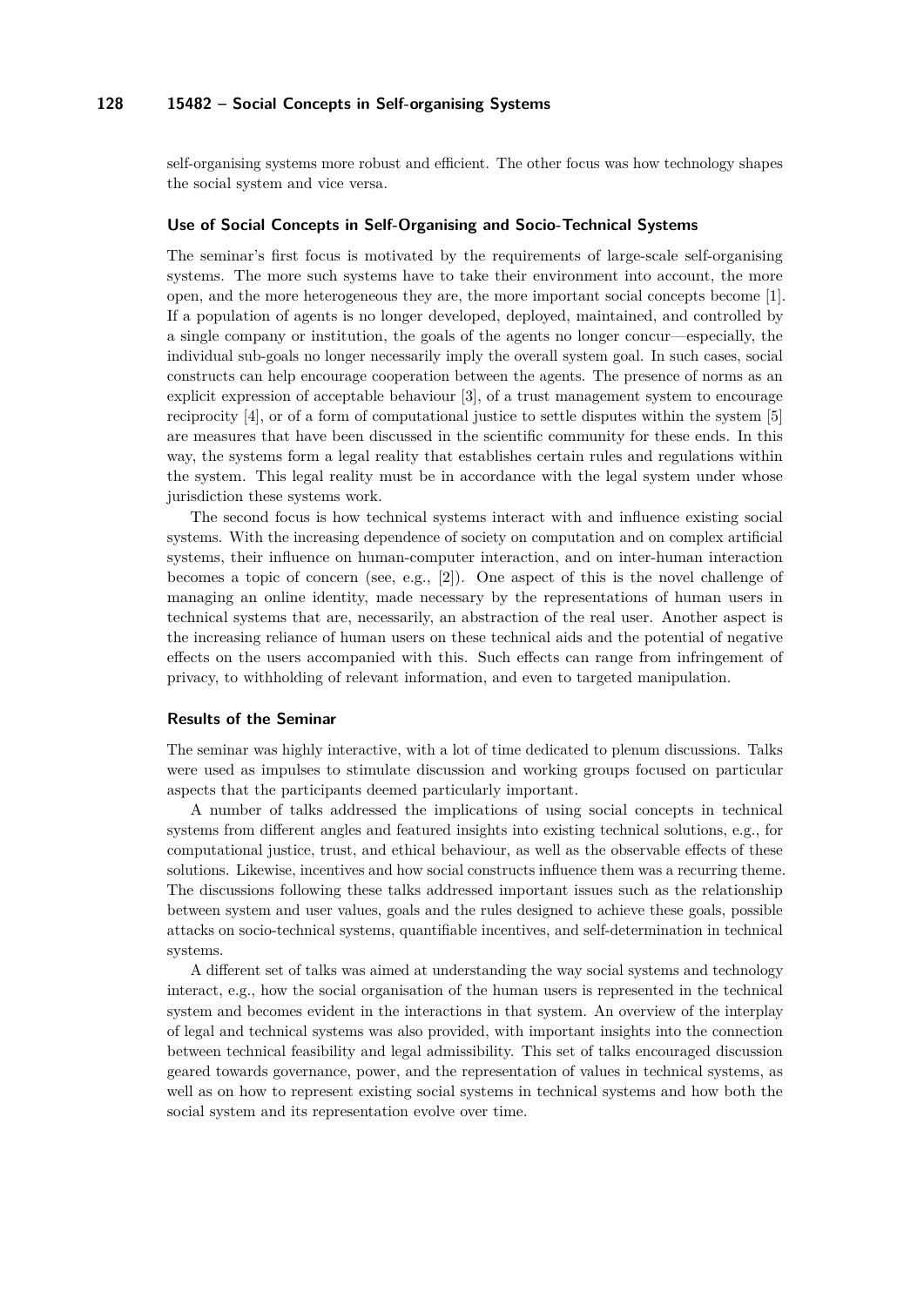Based on the discussions and the input from the talks, three working groups were formed that focused on discussing different aspects of the use of social concepts in self-organising systems. Their main aims and contributions are as follows:

- **Understanding:** A first step was to consider what the notion of "social" means in the context of the technical systems regarded in the seminar. Based on a brief literature survey, the working group determined that social means that an organisation exists, that the welfare of the individuals and the organisation is regarded, and that the relations between individuals and between individuals and the organisation are a concern. A second step was to stipulate that formalising social values leads to the individuals behaving in a way that recognises their social obligations and responsibilities. Finally, the notion of "socially-sensitive design" was introduced to denote that both the design process and the system itself must be socially sensitive.
- **Engineering:** The main concerns were how to make different social concepts usable in technical systems, how to select the fitting social construct for a specific problem, how to measure its effectiveness, and how to combine several social concepts. The working group suggested a pattern language to express selection criteria, implementation approaches, and consequences, as well as a set of metrics that make it possible to evaluate the impact of the social concept in the technical system.
- **Dynamics:** The discussion developed towards how the social and technical components of socio-technical systems interact with each other and how the resulting dynamic aspects influence these systems. A total of six challenges were identified, the most important of which pertains to how the interaction between different social concepts that provides "checks and balances" in social systems can be transferred to technical systems. Further problems that were discussed are conflict resolution and power distribution, as well as the influence of technical systems on society and where the responsibility for this influence lies.

## **Future Work**

The seminar participants agreed that the topic is timely and relevant and that there are a number of open issues that need to be addressed in the future. Possible venues for future elaboration of these issues are the SASO $\hat{S}$ T workshops<sup>[1](#page-2-3)</sup>, held annually at the IEEE Conference on Self-Adaptive and Self-Organising Systems, as well as a number of other projects currently in discussion. In particular, the organisers are discussing ways to provide an overview of the state of the art of the field as well as a research roadmap and opportunities to specifically discuss the impact self-organising and socio-technical systems will have on society.

#### **References**

- <span id="page-2-0"></span>**1** L. Vercouter and G. Muller. L.i.a.r.: Achieving social control in open and decentralized multiagent systems. *Applied Artificial Intelligence*, 24(8):723–768, 2010.
- <span id="page-2-2"></span>**2** J. Botev. Anonymity, immediacy and electoral delegation in socio-technical networked computer systems. In M. Horbach, editor, *Informatik 2013, 43. Jahrestagung der Gesellschaft für Informatik e.V. (GI), Informatik angepasst an Mensch, Organisation und Umwelt, 16.- 20. September 2013, Koblenz*, volume 220 of *LNI*, page 1164. GI, 2013.
- <span id="page-2-1"></span>**3** T. Balke, C. da Costa Pereira, F. Dignum, E. Lorini, A. Rotolo, W. Vasconcelos, and S. Villata. Norms in MAS: Definitions and related concepts. In G. Andrighetto, G. Governatori,

<span id="page-2-3"></span><sup>&</sup>lt;sup>1</sup> <http://sasost.isse.de/>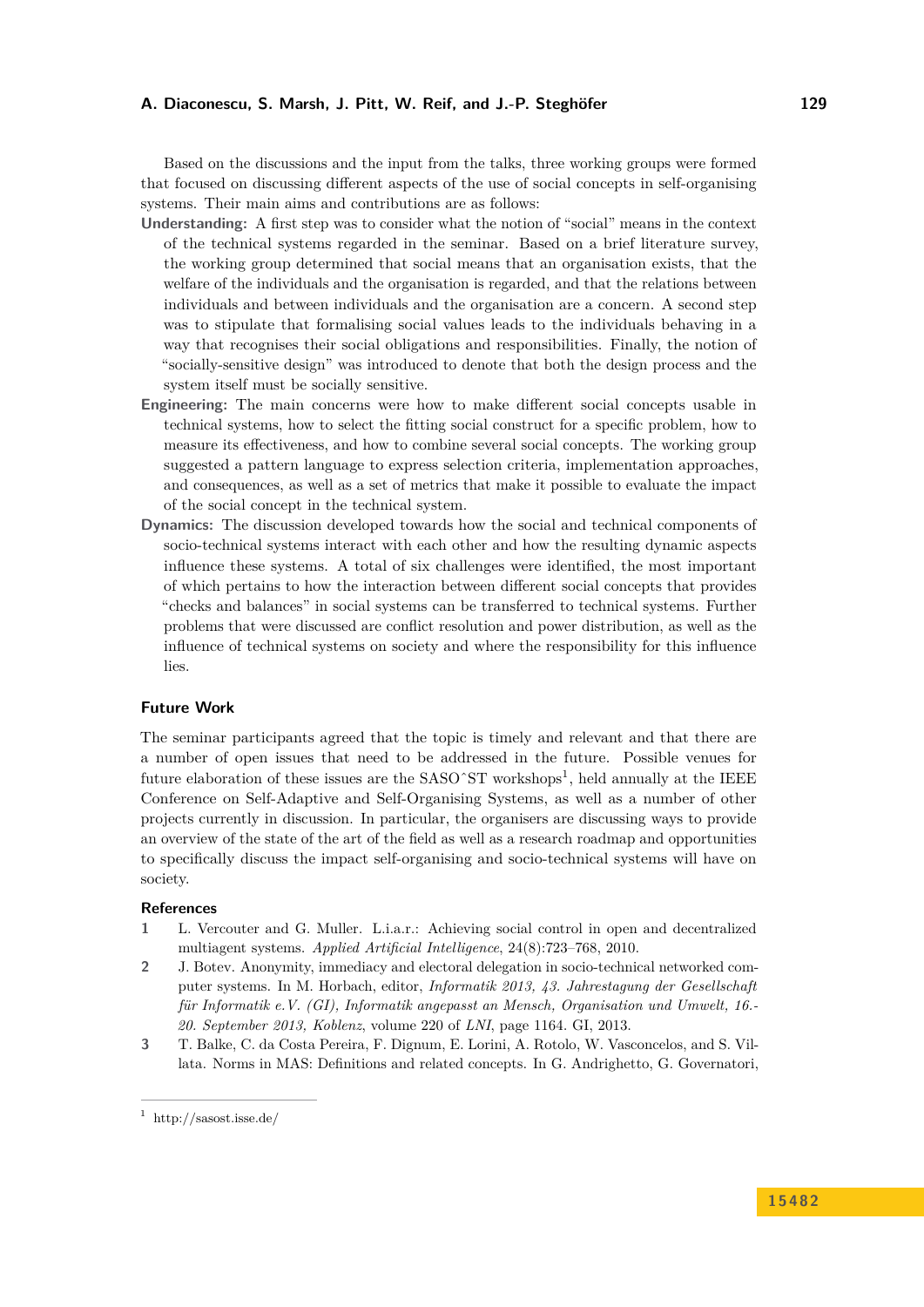P. Noriega, and L. van der Torre, editors, *Normative Multi-Agent Systems*, volume 4 of *Dagstuhl Follow-Ups*, pages 1–31. Schloss Dagstuhl – Leibniz-Zentrum für Informatik, 2013.

- <span id="page-3-0"></span>**4** L. Mui, M. Mohtashemi, and A. Halberstadt. A computational model of trust and reputation. In *Proc. of the 35th Hawaii International Conference on System Sciences (HICSS'02)*, pages 188–196. IEEE Computer Society Press, 2002.
- <span id="page-3-1"></span>**5** J. Pitt, D. Busquets, and R. Riveret. Formal models of social processes: The pursuit of computational justice in self-organising multi-agent systems. In *7th IEEE International Conference on Self-Adaptive and Self-Organizing Systems, SASO 2013, Philadelphia, PA, USA, September 9-13, 2013*, pages 269–270. IEEE, 2013.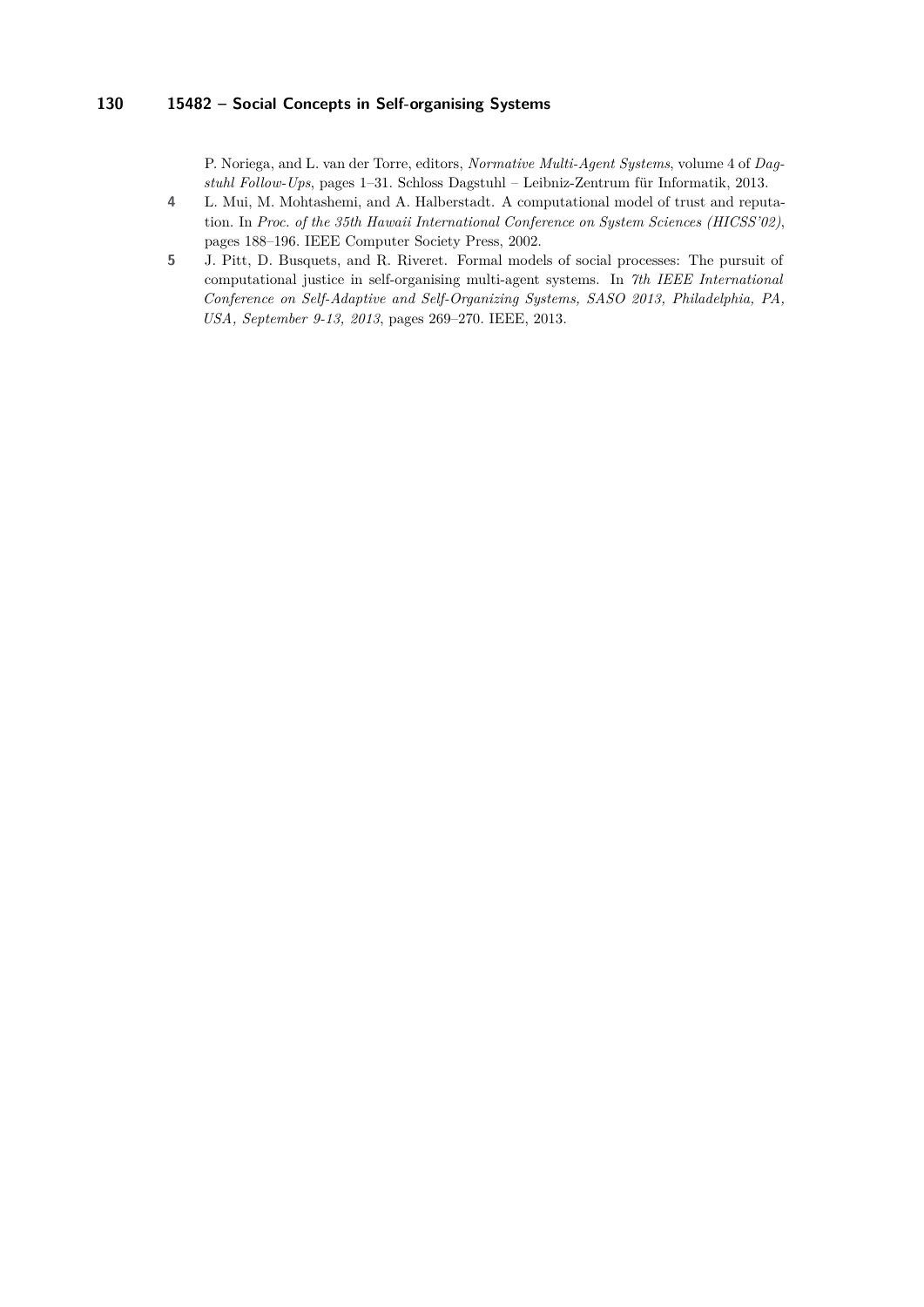# **[Executive Summary](#page-0-0)**

| Jan-Philipp Steghöfer, Ada Diaconescu, Stephen Marsh, Jeremy Pitt, and Wolfgang |
|---------------------------------------------------------------------------------|
| <b>Overview of Talks</b>                                                        |
| When is an Interaction  well just an interaction                                |
| Society of autonomous agents & Ethics                                           |
| Anchoring Institutions: Intermediate Institutions and the Meta-Rule of Law      |
| (Socially-inspired Technology-reinforced) (Values and Pathologies)              |
| Toward incentives for self-organization in a decentralized data-sharing system  |
| All Human Values are System Values                                              |
| Governance, Sustainability and Justice                                          |
| Interactional Justice                                                           |
| Understanding Social Organizations: A Network Perspective                       |
| A few experiences on using trust for social control                             |
| $\mathbf{v}$                                                                    |

# **[Working groups](#page-10-1)**

| Working group on Engineering Social Concepts                                       |
|------------------------------------------------------------------------------------|
| Olivier Boissier, Gerrit Anders, Babak Esfandiari, Gauthier Picard, Wolfgang Reif, |
|                                                                                    |
| Dynamics in and of Social Concepts in Self-organising Systems                      |
| Sebastian Götz, Nelly Bencomo, Pompeu Casanovas, Ada Diaconescu, Jan Kantert,      |
| Christian Müller-Schloer, Jan-Philipp Steghöfer, and Leon van der Torre 139        |
| Socially-Sensitive Systems Design – Working Group on "Understanding Social         |
| Concepts in Self-Organising Systems"                                               |
| Peter R. Lewis, Kirstie Bellman, Jean Botev, Hanno Hildmann, Stephen Marsh,        |
|                                                                                    |
| Open problems                                                                      |
| Your Cheating Cat!                                                                 |

| Stephen Marsh |
|---------------|
|---------------|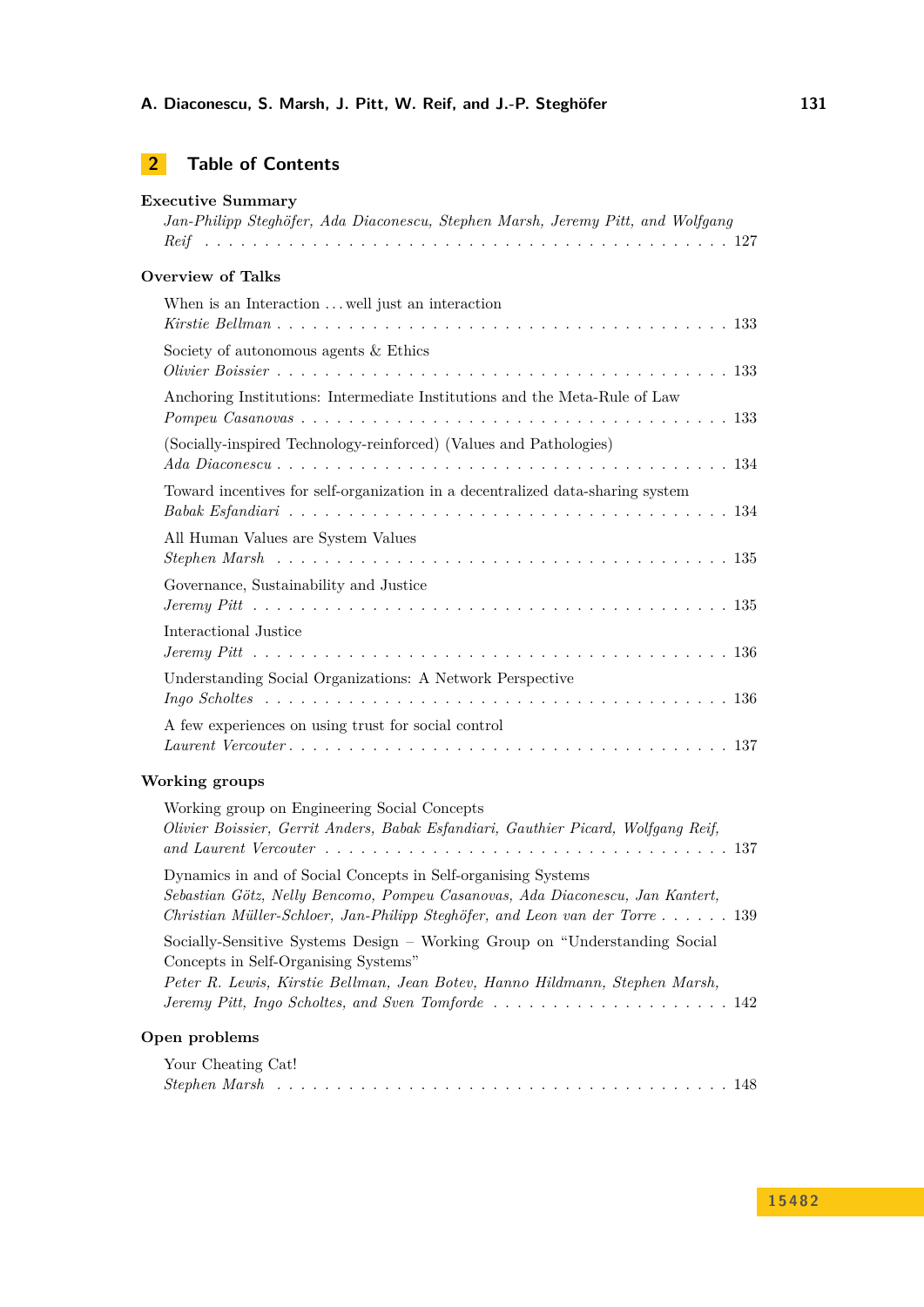| The concept of self-reorganization |  |
|------------------------------------|--|
|                                    |  |
| Why would anybody want to change?  |  |
|                                    |  |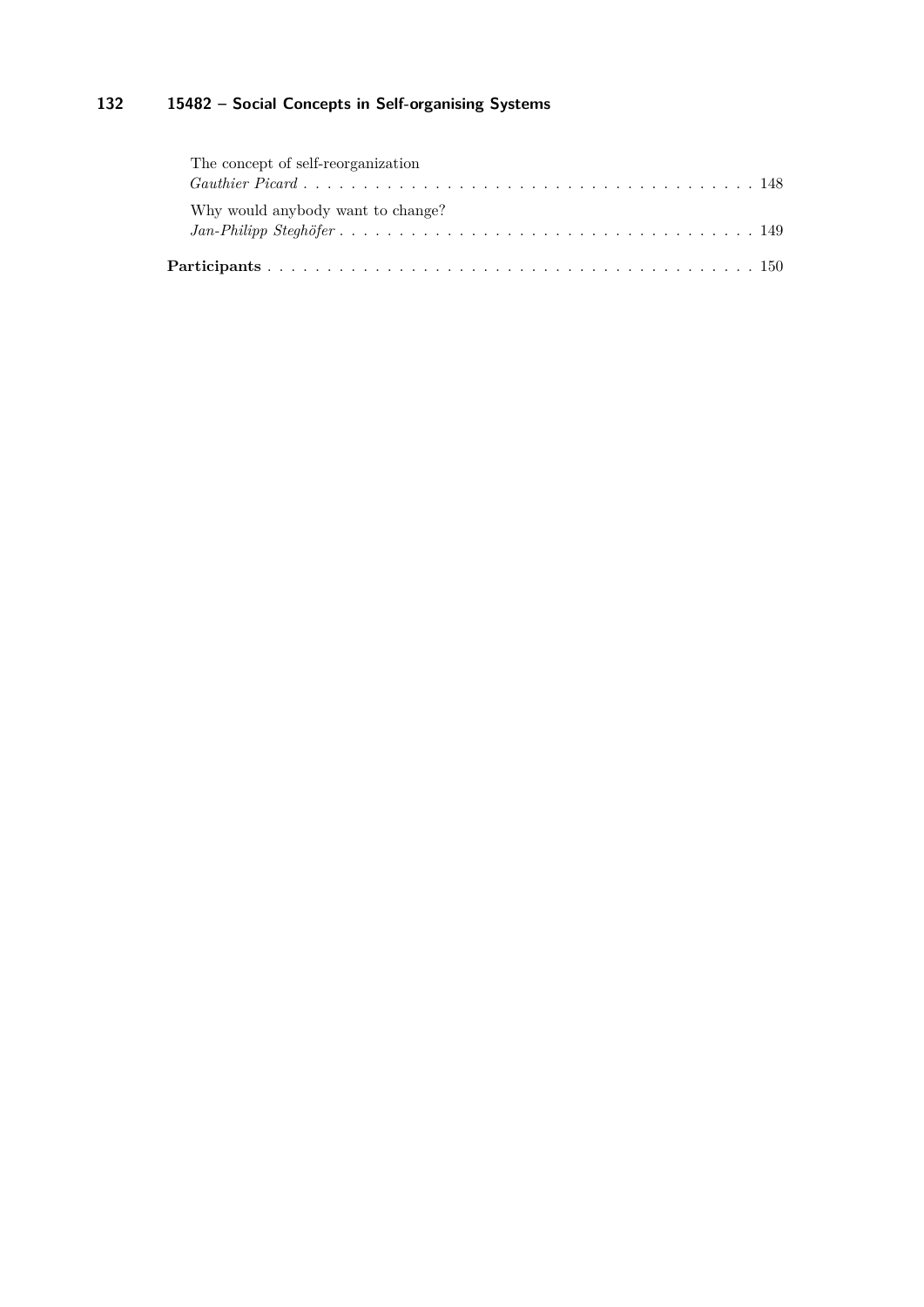# <span id="page-6-0"></span>**3 Overview of Talks**

# <span id="page-6-1"></span>**3.1 When is an Interaction . . . well just an interaction**

*Kirstie Bellman (Topcy House Consulting, US)*

License  $\textcircled{c}$  [Creative Commons BY 3.0 Unported](http://creativecommons.org/licenses/by/3.0/) license © [Kirstie Bellman](#page-6-1)

The Space Station has two and a half million moving parts, which does not include the non-moving parts, the complex launch vehicle, the ground stations, the special test equipment built to support its development and continual refinement. The coordination of components, the establishment of interfaces and communications among components and the integration of required behavior from the behavior of massively different components is a major part of the decade long development of space systems. The relationships among components can be dynamic, even semi-autonomous, but they are not social. The purpose of this talk is to discuss the need for teasing apart our concepts of integration, interfaces, collective behavior, and social processes, with an emphasis on what we gain from these different levels of integration and socially-aware collective behaviors.

\*with nod to Freud in title

## <span id="page-6-2"></span>**3.2 Society of autonomous agents & Ethics**

*Olivier Boissier (Ecole des Mines – St. Etienne, FR)*

**License**  $\textcircled{e}$  [Creative Commons BY 3.0 Unported](http://creativecommons.org/licenses/by/3.0/) license © [Olivier Boissier](#page-6-2)

The increasing use of multi-agent technologies in various areas raises the necessity of designing agents and societies of agents that produce ethical behaviors in context. Considering the development of socio-technical systems where humans delegate part of their decisions to agents and where user-centric approaches are required, we investigate the dimensions to be considered in order to define systems able to exhibit ethical behaviors at runtime. We claim that besides individual reasoning mechanisms and representations at the micro/agent level, representations and mechanisms have also to be investigated at the macro/society level.

# <span id="page-6-3"></span>**3.3 Anchoring Institutions: Intermediate Institutions and the Meta-Rule of Law**

*Pompeu Casanovas (Autonomus University of Barcelona, ES)*

License  $\textcircled{a}$  [Creative Commons BY 3.0 Unported](http://creativecommons.org/licenses/by/3.0/) license © [Pompeu Casanovas](#page-6-3)

How to bridge institutions, rules, norms, apps and people to set up specific ecosystems that turn "legal"? How to regulate "legally" the information flow on the Web in order to empower people (individuals and communities) and make the balance between liberty and security? How to make "legally" effective artificial devices – electronic institutions, Rights Expression Languages  $(REL...)$  – on the Web of Data? This presentation tries to provide some ways to answer these questions. Law has changed its traditional meaning on the Web of Data.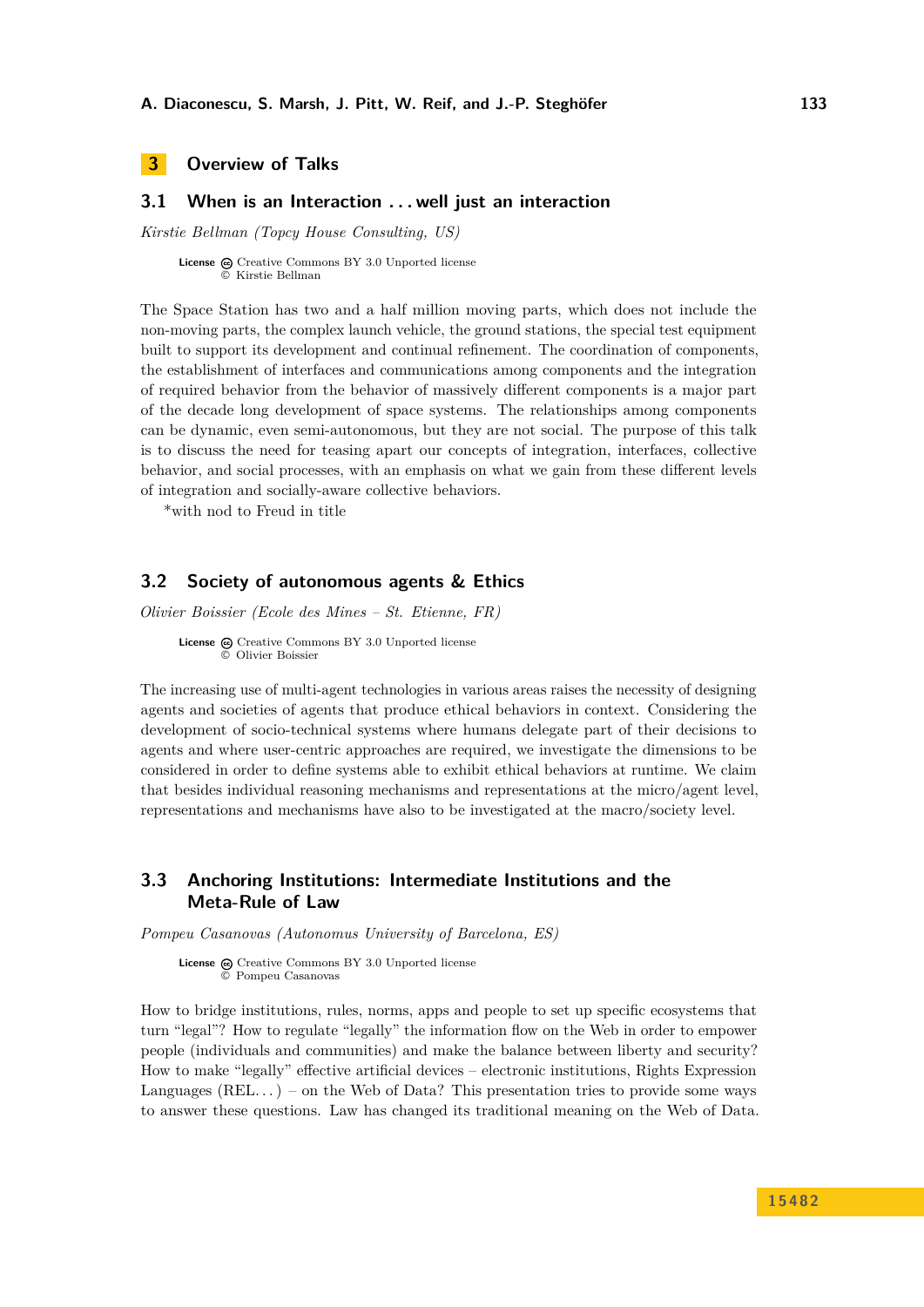It requires the construction of intermediate institutions  $-e.g.,$  Semantic Web Regulatory Models (SWRM) – to anchor the reuse of ontologies, datasets, and general knowledge into specific contextual legal settings. At present, there are coordination and cohesion problems between the regulatory instruments – law, policies, standards, and ethical principles – and the scenarios set forth within the Web of Data. I furnish three different examples: (i) the regulation of CAPER (a European platform to fight organised crime); (ii) lessons learned in the making of the Catalan White Book on Mediation; (iii) Licensed Linked Data. All three can be faced as cases of Relational Law.

# <span id="page-7-0"></span>**3.4 (Socially-inspired Technology-reinforced) (Values and Pathologies)**

*Ada Diaconescu (Telecom Paris Tech, FR)*

License  $\textcircled{c}$  [Creative Commons BY 3.0 Unported](http://creativecommons.org/licenses/by/3.0/) license © [Ada Diaconescu](#page-7-0)

This presentation aims to explore the mutual relation between social and technical systems, which are both instances of self-adapting self-organising systems. The presentation raises several questions related to the opportunities and risks that may occur in the context of socially-inspired technical systems, which are executing and interacting within a social environment. Opportunities include the social values that such systems can help achieve or reinforce, even in large-scale highly-dynamic societies (different from "traditional" ones). Challenges include the social pathologies that technical systems might import along with the social concepts and processes, and which they may reinforce and magnify. Additional challenges may occur due to the lack of sufficient understanding when modelling social concepts; and/or to the context discrepancies between the social context where they evolved initially and the technical environment where they are imported. Finally, technical systems may disturb or disrupt existing social processes by altering social structures (e.g., via new communication links) and their dynamics (e.g., via reduced time scales for communication and adaptation).

# <span id="page-7-1"></span>**3.5 Toward incentives for self-organization in a decentralized data-sharing system**

*Babak Esfandiari (Carleton University – Ottawa, CA)*

License  $\textcircled{c}$  [Creative Commons BY 3.0 Unported](http://creativecommons.org/licenses/by/3.0/) license © [Babak Esfandiari](#page-7-1)

**Joint work of** Esfandiari, Babak; Davoust, Alan

**Main reference** [A. Davoust, A. Craig, B. Esfandiari, V. Kazmierski, "P2Pedia: a peer-to-peer wiki for decentralized](http://dx.doi.org/10.1002/cpe.3420) [collaboration," Concurrency and Computation: Practice and Experience, 27\(11\):2778–2795, 2015.](http://dx.doi.org/10.1002/cpe.3420) **URL** <http://dx.doi.org/10.1002/cpe.3420>

To quote Tim Berners-Lee, "we need to re-decentralize the web". This is because the web is in the hands of central authorities who can exercise control over the contributions of users, through censorship and biases in search result rankings. They can also simply disappear, taking away the entirety of user contributions. We want to evaluate an alternative where authority is decentralized among users. For such a system to work, there needs to be incentives for users to contribute and to self-organize. Producers of documents derive their payoff from the appearance of their contribution in consumer search results. Consumers derive their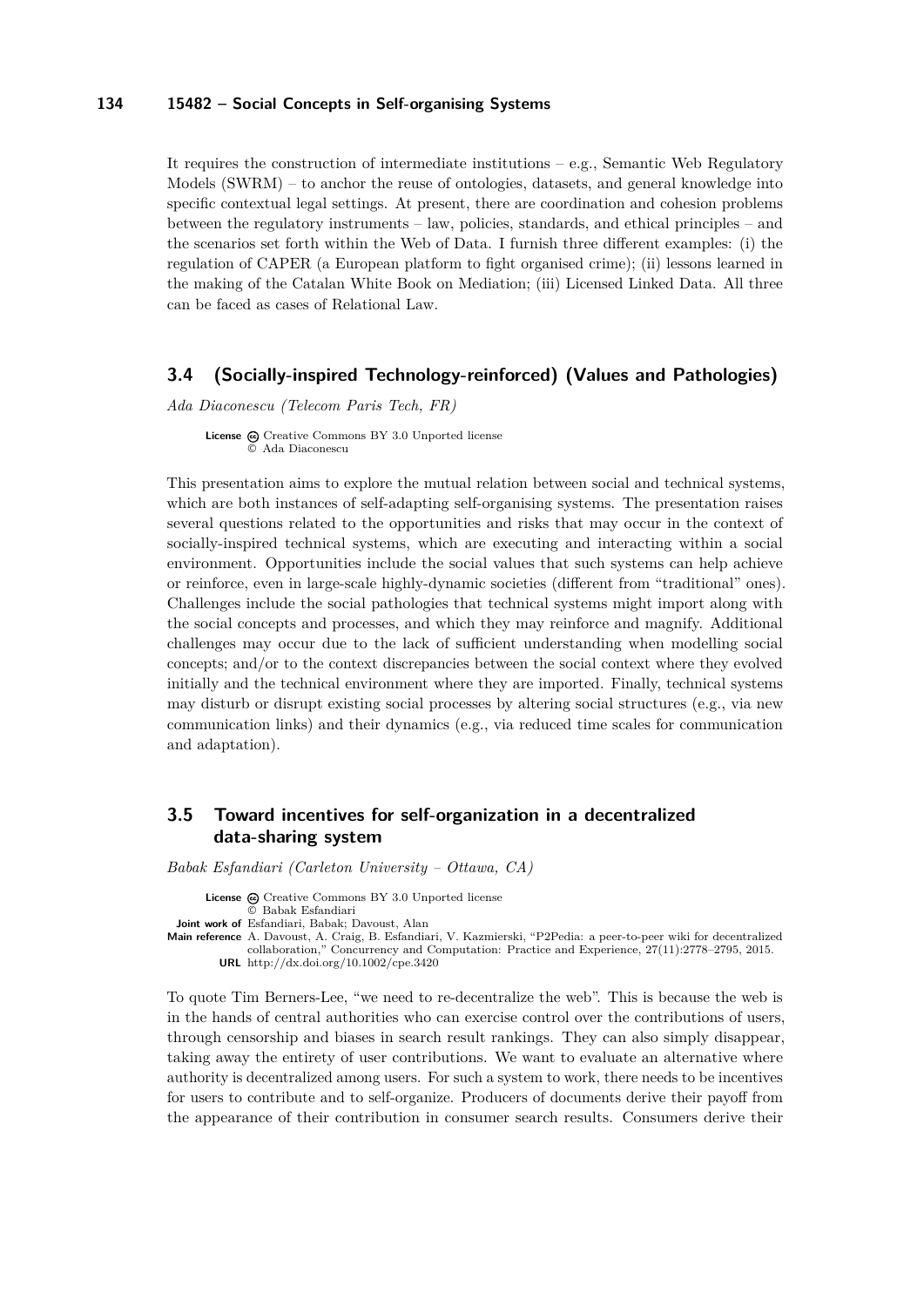payoff through the relevance of the ranking of their search results. We propose ranking metrics that, while helping consumers maximize their payoff, also incentivize their participation in the system by mirroring documents and managing their network neighborhood. The diversity of these metrics also helps make the system more resilient to trust attacks (sybil, social exploitation). We sketch a simulation that helps us validate these claims.

# <span id="page-8-0"></span>**3.6 All Human Values are System Values**

*Stephen Marsh (UOIT – Oshawa, CA)*

**License**  $\textcircled{c}$  [Creative Commons BY 3.0 Unported](http://creativecommons.org/licenses/by/3.0/) license © [Stephen Marsh](#page-8-0) **Joint work of** Marsh, Stephen; Dwyer, Natasha; Basu, Anirban

Sociotechnical systems are those that embody values, of their designers and creators and users – as well as the other agents in the system. To an extent, the way in which those values are represented is less important than the recognition that they exist, can be represented, and an be used for, for example, comparison (the "Jensen Question"). In this talk I examine the importance of values such as trust, peace and forgiveness, and provide Ten Commandments, originally applied to trust management, that I hope can help in the design and actualisation of all sociotechnical systems.

The commandments were first presented in:

Stephen Marsh, Anirban Basu, Natasha Dwyer: Rendering unto Cæsar the Things That Are Cæsar's: Complex Trust Models and Human Understanding. IFIPTM 2012:191–200.

Later they were increased (to 10) in an exploration in:

Stephen Marsh, Natasha Dwyer, Anirban Basu, Tim Storer, Karen Renaud, Khalil El-Khatib, Babak Esfandiari, Sylvie Noël, and Mehmet Vefa Bicakci: Foreground Trust as a Security Paradigm: Turning Users into Strong Links, Information Security in Diverse Computing Environments, 8 pages, 2014, IGI Global.

## <span id="page-8-1"></span>**3.7 Governance, Sustainability and Justice**

*Jeremy Pitt (Imperial College London, GB)*

License  $\textcircled{a}$  [Creative Commons BY 3.0 Unported](http://creativecommons.org/licenses/by/3.0/) license © [Jeremy Pitt](#page-8-1)

Many open comuting systems – for example grid computing, sensor or vehicular networks, or virtual organisations – face a similar problem: how to collectivise and distribute resources in the absence of a centralsied controller. On approach is to define a set of conventional, mutable and mutually-agree rules – ie a self-organising rule-oriented systems in which the rules as explicit first-class entities, typically characterised by an institution. In this talk weconsider the use of self-organisig rule-oriented systems based on formal models of Ostrom's institutional design principles and Rescher's theory of distributive justice as a basis for inclusive and sustainable alloation of common-pool resources. We identify the social concepts of governance (decision-making procedures underpinning operational, collective and constitutional choice rules), sustainability (as the underlying goal of the procedures) and justness (correctness in the outcome of those procedures).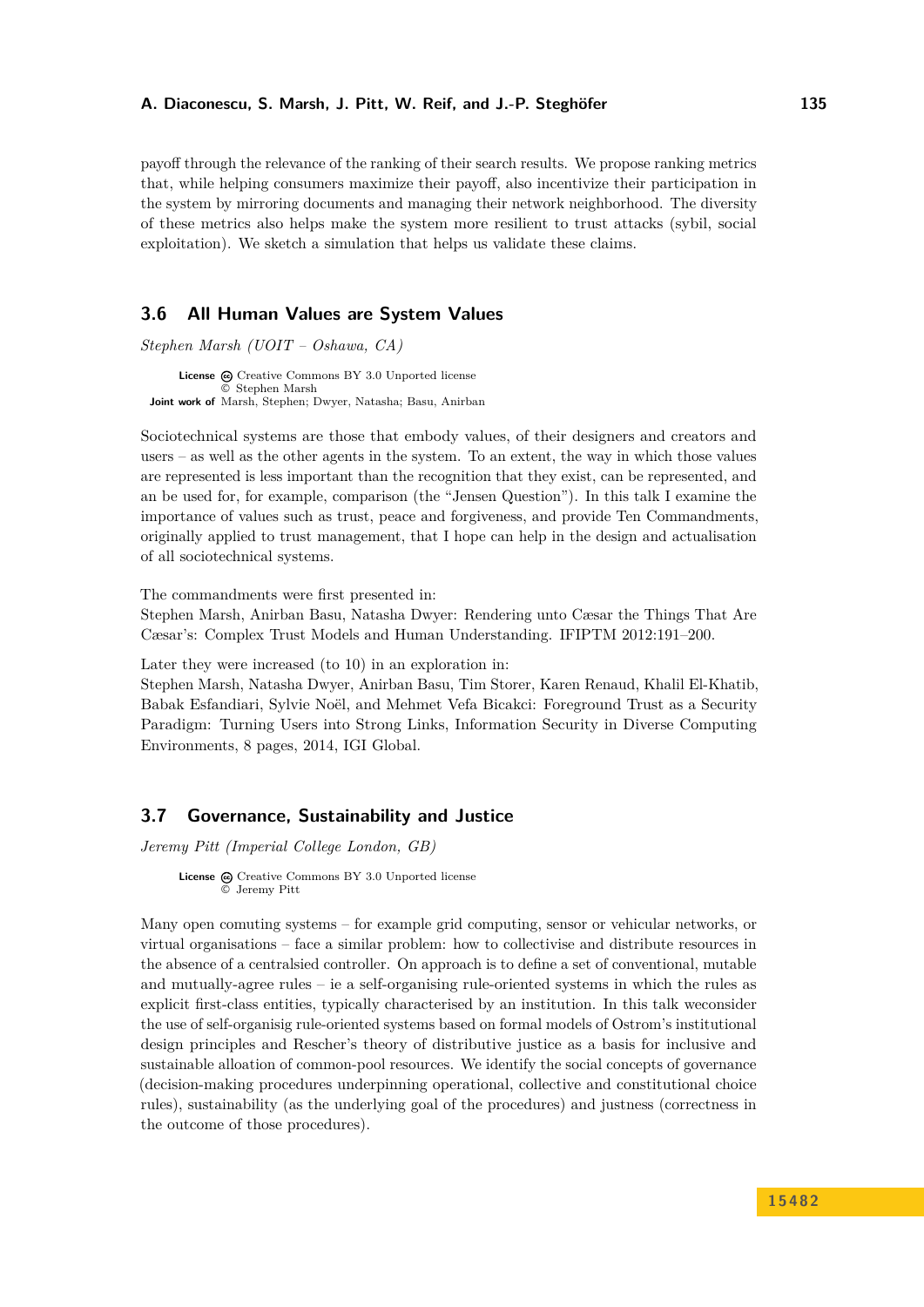## <span id="page-9-0"></span>**3.8 Interactional Justice**

*Jeremy Pitt (Imperial College London, GB)*

**License**  $\odot$  [Creative Commons BY 3.0 Unported](http://creativecommons.org/licenses/by/3.0/) license © [Jeremy Pitt](#page-9-0)

We present interactional justice as a way to increase the 'correctness' or 'appropriateness' of outcomes of algorithmic decision- making and deliberative processes in self-organising multiagent systems, paving the way for their effective operation in both decentralised networks and user-centred socio-technical systems. We investigate how the social concept of interactional justice can be formalised in computational logic, to understand better principles of fairness in resource allocation, inclusivity in self-determination, and fitness of procedural rules. As a result, self-organising systems can be designed and deployed for a wide range of applications, from ad hoc networks to community energy systems, wherein qualitative (social) values are primary system requirements.

# <span id="page-9-1"></span>**3.9 Understanding Social Organizations: A Network Perspective**

*Ingo Scholtes (ETH Zürich, CH)*

**License**  $\textcircled{c}$  [Creative Commons BY 3.0 Unported](http://creativecommons.org/licenses/by/3.0/) license © [Ingo Scholtes](#page-9-1) Main reference [I. Scholtes, "Understanding complex systems: When Big Data meets network science," it –](http://dx.doi.org/10.1515/itit-2015-0012) [Information Technology, 57\(4\):252–256, 2015.](http://dx.doi.org/10.1515/itit-2015-0012) **URL** <http://dx.doi.org/10.1515/itit-2015-0012>

The convergence of social and technical systems provides us with a wealth of data on the structure and dynamics of social organizations. It is tempting to utilize these data to better understand how social organizations evolve, how their structure is related to their "performance", and how the position of individuals in the emerging social fabric affects their motivation. Taking a network perspective on such questions, in this talk I will introduce recent research results obtained in the context of empirical software engineering. They demonstrate the potential of computational methods in the study of social phenomena and mechanisms. At the same time, I will highlight fallacies arising in the application of the complex networks perspective to complex socio-technical systems.

### **References**

- **1** Ingo Scholtes, Pavlin Mavrodiev and Frank Schweitzer: *From Aristotle to Ringelmann: A large-scale analysis of productivity and coordination in Open Source Software projects*, to appear in Empirical Software Engineering, Springer, November 2015
- **2** Marcelo S. Zanetti, Ingo Scholtes, Claudio Juan Tessone and Frank Schweitzer: *Categorizing Bugs with Social Networks: A Case Study on Four Open Source Software Communities*, In Proceedings of the 35th International Conference on Software Engineering (ICSE '13), pp. 1032-1041, San Francisco, CA, USA, May 2013
- **3** Marcelo Serrano Zanetti, Ingo Scholtes, Claudio Juan Tessone and Frank Schweitzer: *The Rise and Fall of a Central Contributor: Centralization and Performance in the Gentoo Community*, In Proceedings of the 6th International Workshop on Cooperative and Human Aspects in Software Engineering (CHASE 2013) held at ICSE 2013, San Francisco, CA, USA, May 2013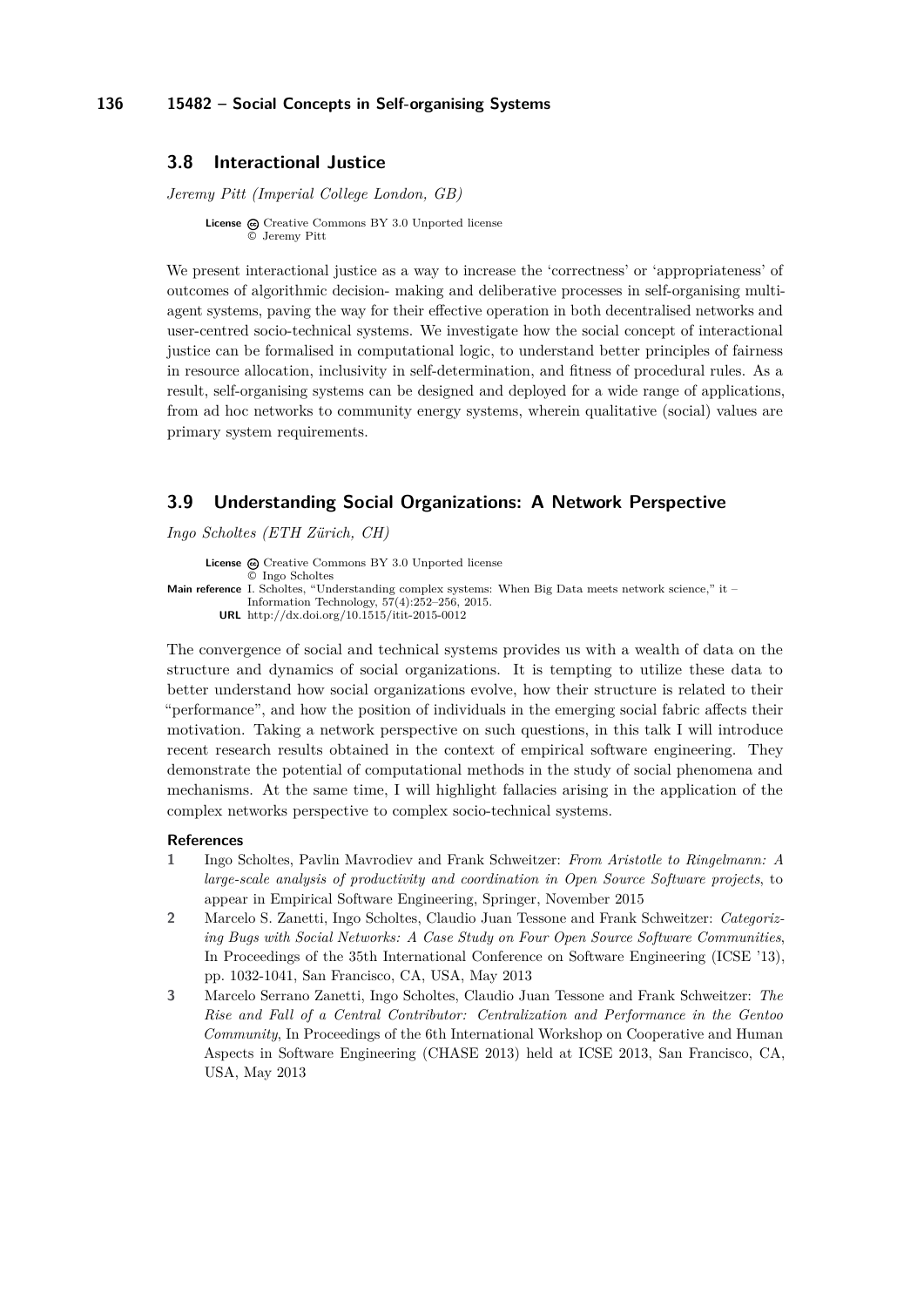- **4** Emre Sarigöl, René Pfitzner, Ingo Scholtes, Antonios Garas and Frank Schweitzer: *Predicting Scientific Success Based on Coauthorship Networks*, In EPJ Data Science, Springer, September 25 2014
- **5** Ingo Scholtes: *Understanding Complex Systems: When Big Data meets Network Science*, In it – Information Technology, Methods and Applications of Informatics and Information Technology, August 1 2015

# <span id="page-10-0"></span>**3.10 A few experiences on using trust for social control**

*Laurent Vercouter (INSA – Saint-Étienne-du-Rouvray, FR)*

License  $\textcircled{a}$  [Creative Commons BY 3.0 Unported](http://creativecommons.org/licenses/by/3.0/) license © [Laurent Vercouter](#page-10-0)

The social concept of trust has been widely used to implement social control for distributed systems. It is particularly suited to develop local trust assessment algorithms to evaluate the trustworthiness of an agent's acquaintances and to use it in collective decision processes for system adaptation or reconfiguration. This talk studies trust model variations defined for different use cases: peer-to-peer, social or sensor networks. We emphasize the specific characteristics of each of these cases that justifies an adaptation of the concepts or the models to obtain a relevant mapping into a (socio-)technical system. More specifically, the integration of human users in a network or the lack of an identity management system have a major impact on the way social control is implemented.

# <span id="page-10-1"></span>**4 Working groups**

## <span id="page-10-2"></span>**4.1 Working group on Engineering Social Concepts**

*Olivier Boissier (Ecole des Mines – St. Etienne, FR), Gerrit Anders (Universität Augsburg, DE), Babak Esfandiari (Carleton University – Ottawa, CA), Gauthier Picard (Ecole des Mines – St. Etienne, FR), Wolfgang Reif (Universität Augsburg, DE), and Laurent Vercouter (INSA – Saint-Étienne-du-Rouvray, FR)*

License @ [Creative Commons BY 3.0 Unported](http://creativecommons.org/licenses/by/3.0/) license © [Olivier Boissier, Gerrit Anders, Babak Esfandiari, Gauthier Picard, Wolfgang Reif, and Laurent](#page-10-2) [Vercouter](#page-10-2)

The working group about *engineering social concepts for self-organizing systems* has been interested in the study of the contributions of social concepts for technical and socio-technical systems and in the way they can be mapped into these systems. The use of social concepts for self-organizing systems, and more specifically socio-technical systems raises several questions and challenges from the engineering point of view.

The need for self-organizing systems arises when the system to be designed has to live in a changing and hard to predict environment, with no centralized control, and where the participating entities are potentially autonomous (this includes humans), heterogeneous and/or unreliable. Human societies share some of these properties, and the social concepts they use present the potential for being helpful metaphors and abstractions, just as ethology and biomimetism has already provided inspiration for design paradigms. Inclusiveness is another use case. When the human is in the loop, there is a need for the system to explain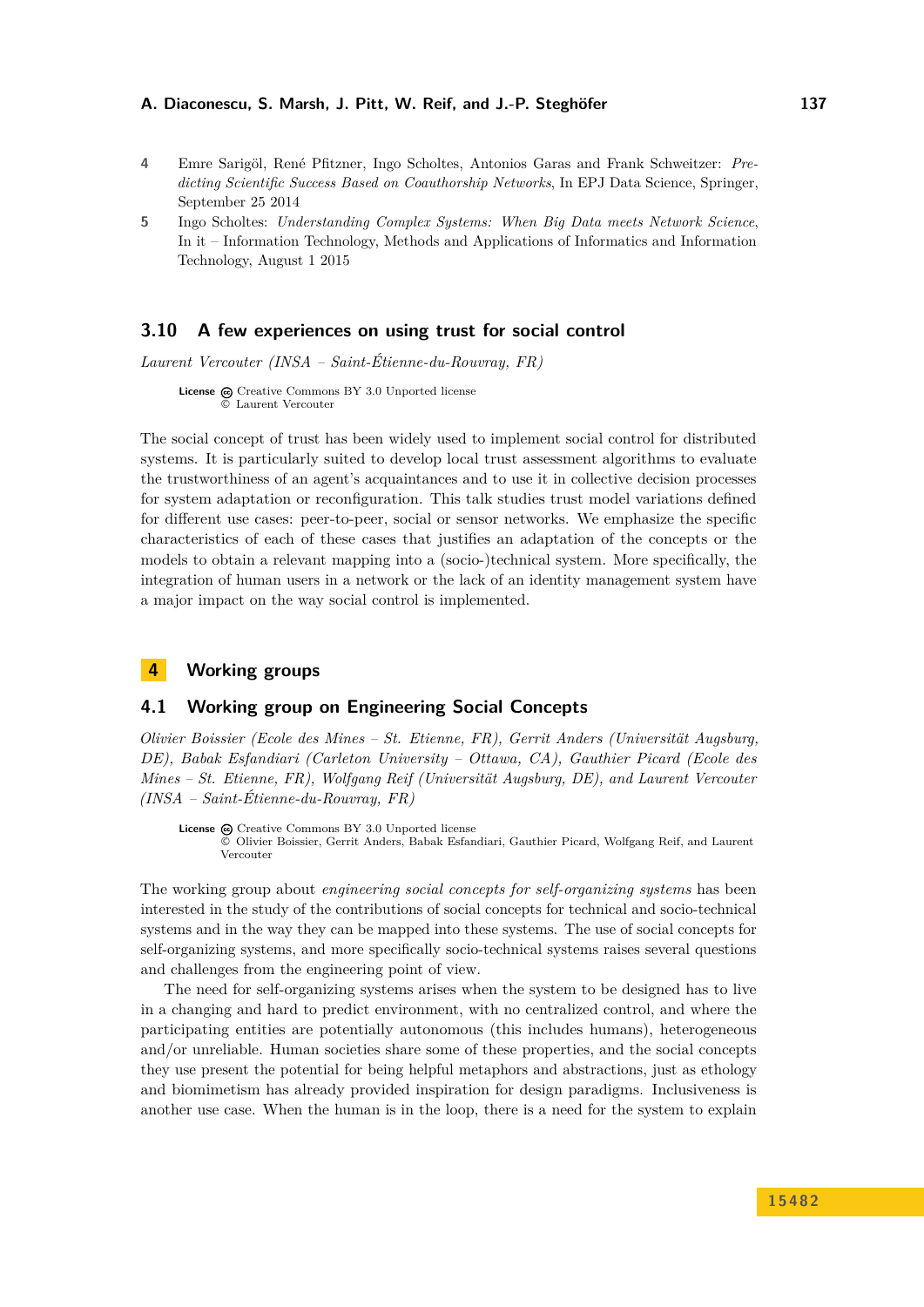itself and interact using the same concepts as the ones humans use. Privacy is an area where this need seems relevant.

There are several examples of technical or socio-technical systems in which social concepts are useful. Future power management systems are one of them. They are characterized by an increasing number of small power producers, such as biogas power plants owned by farmers, and consumers, such as individual households. To ensure the system's stability and efficiency, these entities have to play an active role in the system. This imposes several challenges: Usually, power markets define a threshold for the minimum production or consumption (hereinafter referred to as prosumption) and participants have to guarantee that they can provide a specific prosumption over a certain amount of time. Furthermore, due to the shift to renewable energy sources and due to the consumers' stochastic behavior, future prosumption is subject to uncertainty. These uncertainties not only have to be taken into account to identify reliable trading partners but also to decide about the volume of a contract, for instance. There are several other application examples in which social concepts are useful in order to deal with problems such as uncertainty, the presence of human users, or the need to have decentralized and adaptive algorithms. We can cite wireless sensor networks, desktop grid computing systems, or applications in the context of smart production and smart cities, among others.

There are many challenges when attempting to translate "soft" concepts into computing systems. The concept first needs to be observed, understood and described. Then it needs to be formalized to the extent that its definition is not ambiguous. At this stage, there is the risk of leaving out crucial aspects due to oversimplification. Next, using directly the formalization as a computable model may prove intractable, and so further simplifications, translation and application to the problem domain may even reduce the usefulness the concept further. Finally, verification and validation of a technical solution may be challenging due to the lack of proper metrics and benchmarks.

In the process of engineering these systems, we encounter recurring problems and solutions based on these social metaphors. We propose to use a pattern based approach like design patterns in classical software engineering (this approach has already been used in the multiagent domain, see [[1](#page-12-1)]). These patterns can then hopefully be incorporated into a "social toolbox" which would provide us with a framework or an API supporting built-in social primitives. The self-organizing systems built with such a toolbox should then be evaluated using benchmarks that would measure the same metrics that where guiding the choice of the social pattern. These patterns are described by four fields corresponding to (i) a problem; (ii) a solution; (iii) consequences; (iv) examples.

Besides these patterns, it is necessary to have metrics and evaluation tools to emphasize the contribution of socially-based solutions. Several kinds of metrics are needed in order to evaluate the impacts (advantages/drawbacks) of introducing such concepts and mechanisms in the system. Metrics could be organized as follows depending on their functional or non functional aspects.

- **Metrics on Functional Requirements** 
	- Application metrics, i.e. metrics related to the application domain targeted by the system
	- $\blacksquare$  Social mechanism metrics, i.e. metrics related to the evaluation of the social mechanisms built from the considered social metaphors
- $\blacksquare$  Metrics on Non Functional Requirements
	- $\blacksquare$  Technical metrics, e.g. scalability, tractability, resilience, time to repair (mean time to failure)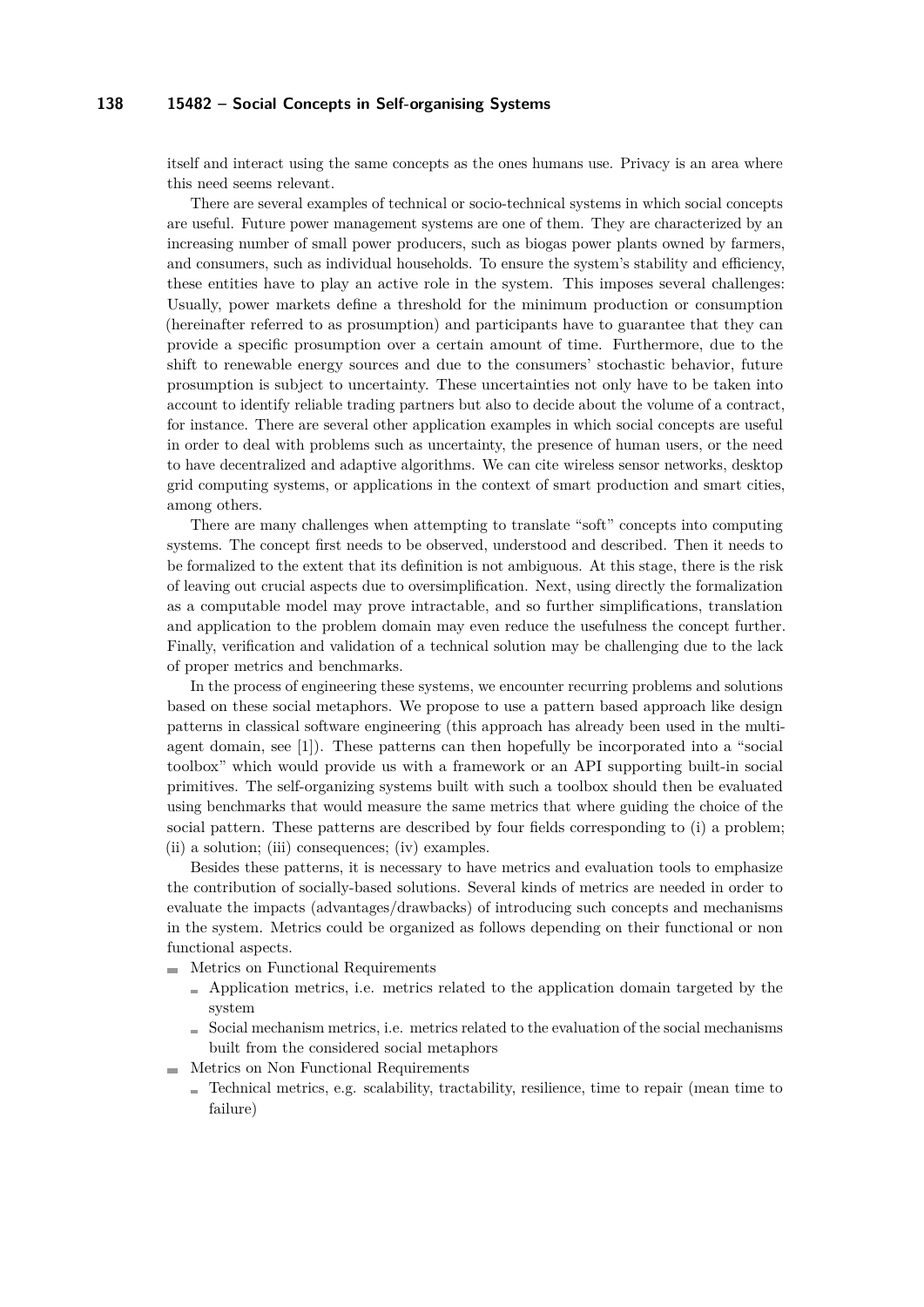- $\blacksquare$  Social metrics, i.e. user acceptance, e.g. willingness to give up autonomy for a social benefit as for instance in the consumer energy area, trustworthiness of consumers such as failure to comply leading to paying a price. Dedicated benchmarks are also required so that we can make experimental comparisons of different solutions to a given problem, and thus be able to determine the relative efficiency of different social concepts or different models inspired by a same concept. Some benchmarks have already been produced in the past, such as the ART Testbed [[2](#page-12-2)] for trust models assessments. These experiences have shown that the essential aspects for an efficient benchmark are:
	- **∗** to find a common scenario simulating typical problems addressed, using the social concepts we target;
	- **∗** to define specific metrics.

At last, we can emphasize a few research challenges while applying social concepts to self-organizing systems. A first one is to be able to define a computer model from an observed social phenomena going through steps of pre-formal and formal specifications as explained in the beginning of this section. Another challenge is to define a social concept pattern language to specify solutions (patterns, relations between patterns, etc.). Then specific patterns may be defined by considering a set of social concepts and a set of self-organizing system problems to find out where and how a social concept may bring an interesting solution to a given problem.

## **References**

- <span id="page-12-1"></span>**1** Kendall, Elizabeth A., et al. Patterns of intelligent and mobile agents. Proceedings of the second international conference on Autonomous agents. ACM, 1998.
- <span id="page-12-2"></span>**2** Karen Fullam, Tomas B. Klos, Guillaume Muller, Jordi Sabater, Andreas Schlosser, Zvi Topol, K. Suzanne Barber, Jeffrey S. Rosenschein, Laurent Vercouter, Marco Voss, A specification of the Agent Reputation and Trust (ART) testbed: experimentation and competition for trust in agent societies. AAMAS 2005: 512–518

# <span id="page-12-0"></span>**4.2 Dynamics in and of Social Concepts in Self-organising Systems**

*Sebastian Götz (TU Dresden, DE), Nelly Bencomo (Aston University – Birmingham, GB), Pompeu Casanovas (Autonomus University of Barcelona, ES), Ada Diaconescu (Telecom Paris Tech, FR), Jan Kantert (Leibniz Universität Hannover, DE), Christian Müller-Schloer (Leibniz Universität Hannover, DE), Jan-Philipp Steghöfer (Chalmers UT – Göteborg, SE), and Leon van der Torre (University of Luxembourg, LU)*

License  $\textcircled{c}$  [Creative Commons BY 3.0 Unported](http://creativecommons.org/licenses/by/3.0/) license © [Sebastian Götz, Nelly Bencomo, Pompeu Casanovas, Ada Diaconescu, Jan Kantert, Christian](#page-12-0) [Müller-Schloer, Jan-Philipp Steghöfer, and Leon van der Torre](#page-12-0)

The discussion on social concepts in self-organising systems can be approached based on two central questions: (a) how to transfer concepts and approaches from social sciences to technical systems and (b) how are social, technical and socio-technical systems interrelated. While the first question was addressed in the working groups on understanding and engineering, this working group focused on the second question and tailored the discussion towards the dynamic aspects of the relation between social systems and technical systems. These dynamic aspects are evident whenever processes in one of the related systems have an impact on the other. For a discussion on terminology and the engineering process to be used, we refer the interested reader to the summaries of the two respective working groups.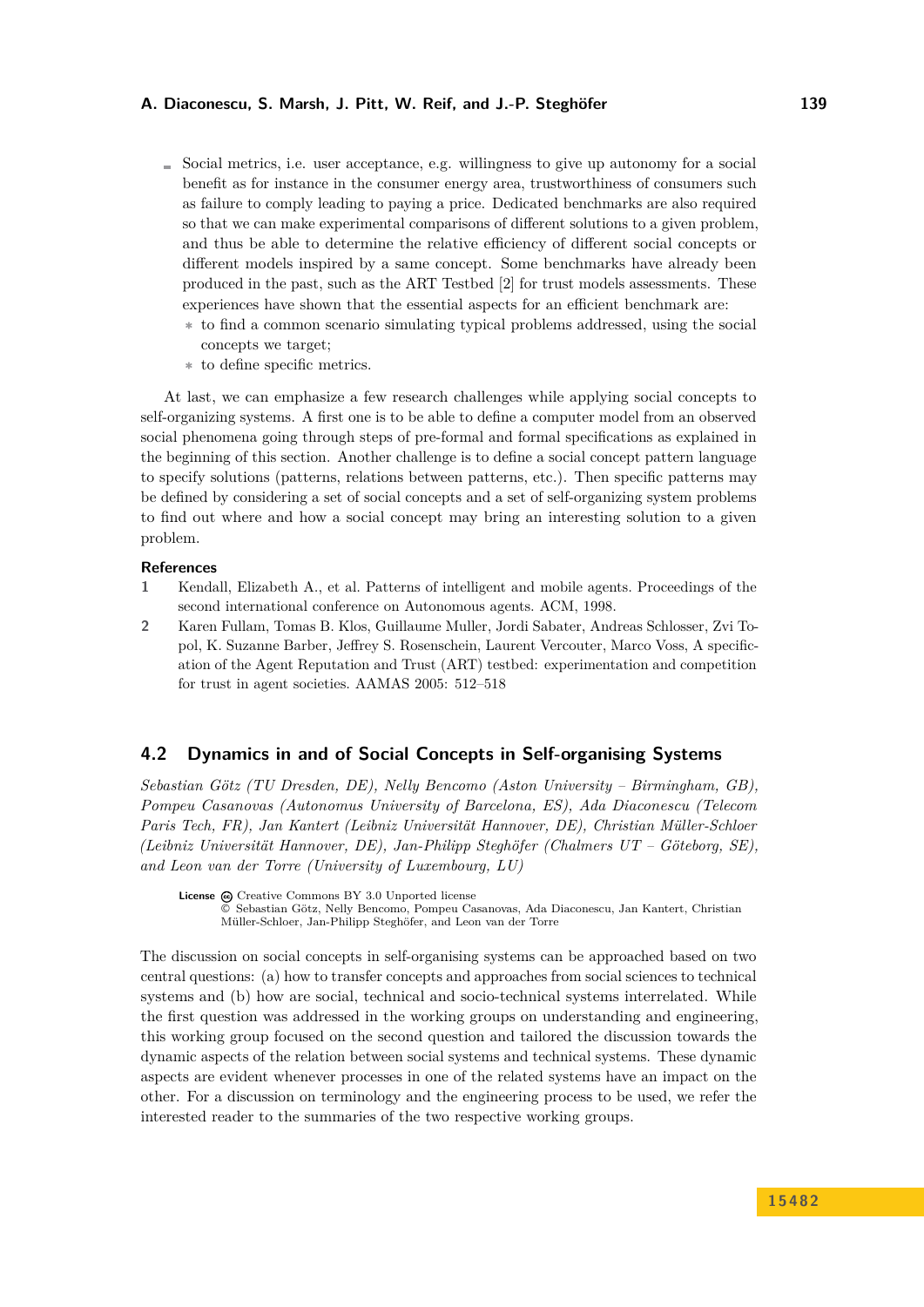The main research objective of this working group was to identify a list of challenges, which are to be addressed in socio-technical systems. These challenges are intended to fuel future research and can hopefully act as the basis for a research roadmap. The following six challenges emerged from the discussions.

**The first challenge** denotes the need to identify various approaches for managing the mutual influence between technical and social systems.

As technological developments become ever faster, the frequency of changes to technical systems also increases. Moreover, as technology itself becomes faster and more self-adaptive, the pace and frequency of change perceivable when interacting with modern technology are even greater. This, in turn, can raise problems for socio-technical systems, since the technical parts allow for very fast responses, while the social parts respond much slower. For example, if TripAdvisor introduces a new feature such as a social network for the users, how does that change the social system constituted by its users? While the technical change is instantaneous from the perspective of the users, the actual growth of the social network and the emergence of social interactions through the technical feature can take a considerable time, if it emerges at all. In addition, such a technical service can impact the social structure of the users, their behaviour, and their interaction with the system. Additionally, since users become more reachable anywhere, at any time, via communication technology, they may experience increasing peer-pressure for more reactivity and availability. The quality of the communication may also be impacted.

A promising first step is to think about how a technical system can be integrated within a change process of the social system (e.g., as defined in a company). For this, a change process should be specified that describes how the technical system can adapt in unison with the social system. An interesting phenomenon to discuss in the context of this challenge is the *micro-macro feedback loop*. This loop denotes that the behaviour of individuals (micro-level) has an impact on a higher-level behaviour, or property, such as the overall socio-technical system, or its environment (macro-level); in turn, this higher-level phenomenon (macro-level) also has an effect on the individuals (micro-level). To approach the aforementioned challenge, this loop of mutual effects has to be considered carefully.

**The second challenge** is about the dangers of importing social concepts into sociotechnical systems without importing the checks and balances that are part of the complex social system. Cultural evolution has produced a set of interlinked systems that provide some level of resilience to the overall collective (or system of systems) with respect to faulty or malicious behaviours from individual participants. These interlinked systems also provide means of excluding participants temporarily and of reintegrating them later on if their behaviour improves  $-$  e.g., by applying the social concept of forgiveness. The collective *together* produces a relatively stable, fair and just social system. However, in technical systems, we use isolated concepts in order to make quick decisions, which can have dire consequences for the agents who have little possibility of recourse.

For instance, the specification and enforcement of norms within a system requires that a special-purpose agent role is defined in addition, to verify the manner in which such norm-related processes are being carried-out, and hence to make sure that the associated powers are not being abused. In many legal systems, such control is, e.g., provided by the "checks and balances" achieved through the separation of powers. Likewise, when introducing a trust and reputation system, forgiveness must become part of the system to avoid the isolation of participants. Therefore, introducing new concepts from social systems may be seen like opening a Pandora's box, since it becomes necessary to import more and more social concepts to ensure that the ones the system designers originally had in mind actually work as intended.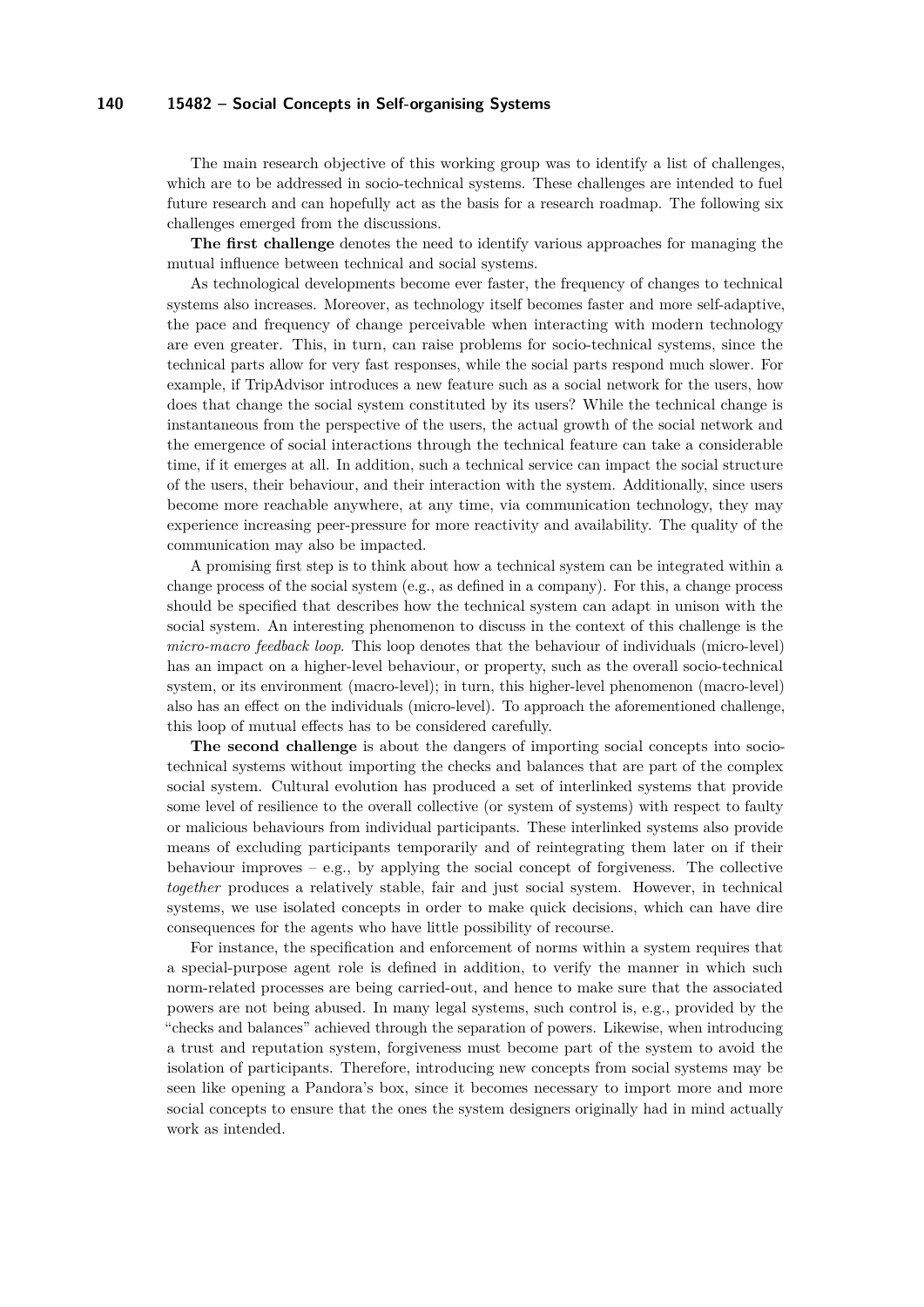Since self-adaptive and self-organising systems can, theoretically, change arbitrarily, and since certain behaviours can contradict the system's objectives, or inconvenience and disrupt other systems, or humans, system behaviour generally needs to be constrained, or regulated. In normative systems for instance, norms are defined to regulate, constrain and/or attach meaning to the actions of agents within the system. Here, rules and laws are made-up and agreed-upon by convention; and special-purpose mechanisms set in place to monitor and enforce them, as well as to correct non-compliant behaviour [[3](#page-15-1)]. For instance, in social systems, human agents are designated to certain roles, which gives them institutional power. They can then perform acts which create conventional, mutually-agreed facts (e.g., declaring that a couple is "married"). An important question to consider here is who is allowed (or empowered) to create these facts [[4](#page-15-2)]. And, in extension "Qui costudiet ipsos custodes"? Currently, in technical systems, mechanisms for ensuring checks-and-balances and conflictresolution are most often external to the system  $-$  e.g. relying on the "traditional" legal system for settling issues in technical systems. This approach features several limitations, including the different time-scales at which technical systems and "traditional" social systems operate, and evolve  $-e.g.$  the traditional legal system lags behind modern socio-technical systems, and hence no longer addresses resulting necessities. This disregards one of Ostrom's principles [[2](#page-15-3)] which requires the availability of conflict-resolution mechanisms that are fast and efficient. Additional problems may be caused if the normative system, which is external to a targeted socio-technical system, exercises too much power and hence limits the self-regulation autonomy of the socio-technical system. This also contravenes with one of Ostrom's design principles – related to the right to self-organise – and may in turn lead to the failure to manage common resources in a sustainable way (e.g., sharing electric power in a smart grid).

Since norms, laws and rules are conventional facts, rather than physical ones, and, therefore, can be broken, important challenges will be raised concerning enforcement mechanisms and their limitations. The next two challenges aim to highlight some examples of these.

**The third challenge** is therefore about conflict resolution, which is one of Ostrom's principles that aims to avoid the negative runaway dynamics that lead to the tragedy of the commons [\[1\]](#page-15-4). In other words, there is a need for inherent complexity in the regulations that police conflict resolution. For instance, the regulations on delays and reimbursements of passengers of airlines are comparatively simple, but leave a lot of room for interpretation and conflict (e.g., when should one consider that "the airplane is late"?). Nonetheless, who is doing the conflict resolution? Is this entity fair, or trustworthy? Are the resolvers empowered to act? Do the agents accept the resolution of the conflicts?

**The fourth challenge** identified in this working group covers the problem of imbalanced power distribution in socio-technical systems. For example, when there is a resource allocation problem and one agent feels unfairly left out of the allocation, by the time the conflict is resolved, this agent might have "starved", especially if the conflict resolution mechanism is external and lengthy. This denotes an imbalanced distribution of power, since the party withholding the resources has power over the starved individual.

Apart from the challenges above that relate directly into how to incorporate social concepts into technical systems and the consequences this might have, a fifth one deals with accountability for these consequences, both positive and negative.

**The fifth challenge** is concerned with the question of who takes responsibility for the impact of socio-technical systems – e.g. upon society, the environment and so on. One option would be to only hold social scientists responsible, since this would fall within their area of expertise; while computer scientists would merely be required to think about how to actually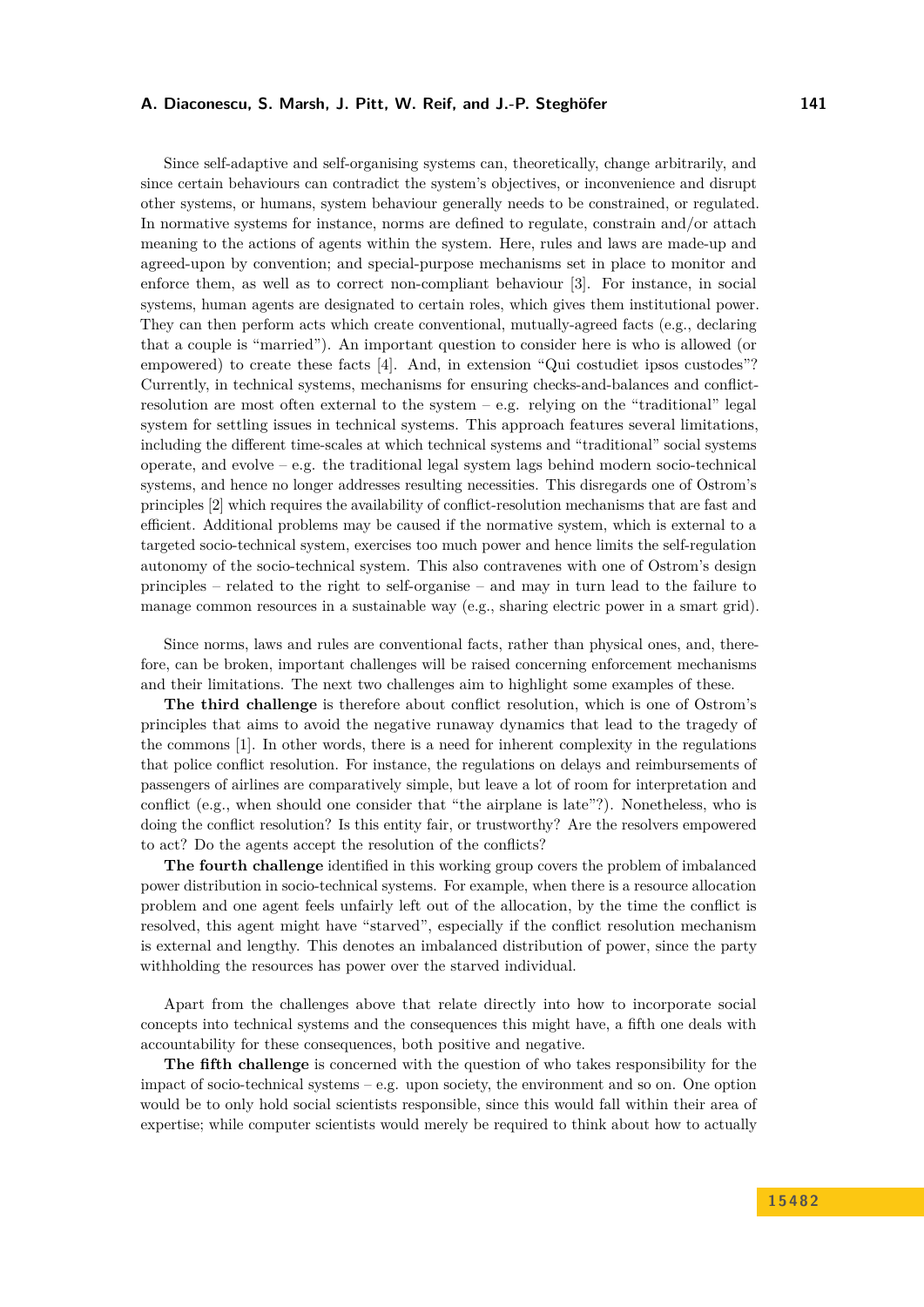build the technical systems. In this case, lawyers would need to regulate the systems, based on advisory input from social scientists on the human-related aspects, and from computer scientists on the technical risks and limitations.

On the other hand, it could also be that computer scientists should share part of the responsibility and aim to figure-out how their systems might impact social systems, on various time scales. The precautionary principle should not be ignored here, even if it is in fact routinely ignored in practice. In this scenario, discussions and agreement among computer scientists, social scientists and lawyers would be required.

The final challenge the working group addressed is, again, a more technical one and one that is directly related to the capabilities technical systems that interact with social systems can provide.

**The sixth and final challenge** is about the possibility of continuous optimisation. Due to the constant interaction between the technical and the social systems it becomes possible to continuously measure the social system, adapt the technical system to the social system very quickly and, thus, to make it more suitable for its users. This optimisation could also occur for the goals of the owners or for another specific group that has different interests from the original user group.

#### **References**

- <span id="page-15-4"></span>**1** Garrett Hardin. The Tragedy of the Commons. Science 162 (3859), pp. 1243–1248, 1968.
- <span id="page-15-3"></span>**2** Elinor Ostrom. Governing the commons: The evolution of institutions for collective action. Cambridge University Press, 1990.
- <span id="page-15-1"></span>**3** Andrew Jones and Marek Sergot. On the characterisation of law and computer systems: The normative systems perspective, Deontic logic in computer science: normative system specification, p. 275–307, 1993
- <span id="page-15-2"></span>**4** Andrew Jones and Marek Sergot. A formal characterisation of institutionalised power. Journal of the IGPL, 4(3), pp. 429–445, 1996.

# <span id="page-15-0"></span>**4.3 Socially-Sensitive Systems Design – Working Group on "Understanding Social Concepts in Self-Organising Systems"**

*Peter R. Lewis (Aston University – Birmingham, GB), Kirstie Bellman (Topcy House Consulting, US), Jean Botev (University of Luxembourg, LU), Hanno Hildmann (NEC Laboratories Europe – Heidelberg, DE), Stephen Marsh (UOIT – Oshawa, CA), Jeremy Pitt (Imperial College London, GB), Ingo Scholtes (ETH Zürich, CH), and Sven Tomforde (Universität Augsburg, DE)*

License  $\textcircled{c}$  [Creative Commons BY 3.0 Unported](http://creativecommons.org/licenses/by/3.0/) license © [Peter R. Lewis, Kirstie Bellman, Jean Botev, Hanno Hildmann, Stephen Marsh, Jeremy Pitt,](#page-15-0) [Ingo Scholtes, and Sven Tomforde](#page-15-0)

## **4.3.1 Introduction**

This Working Group addressed the question of how to understand and formalise the role of social concepts in self-organising systems. Further, to achieve systems which are aware of, or in other ways sensitive to social concepts, we will be required to be able to design social concepts in to technical systems, in a principled way. In considering systems which explicitly contain social concepts (or an awareness of them), we proposed the notion of *socially-sensitive*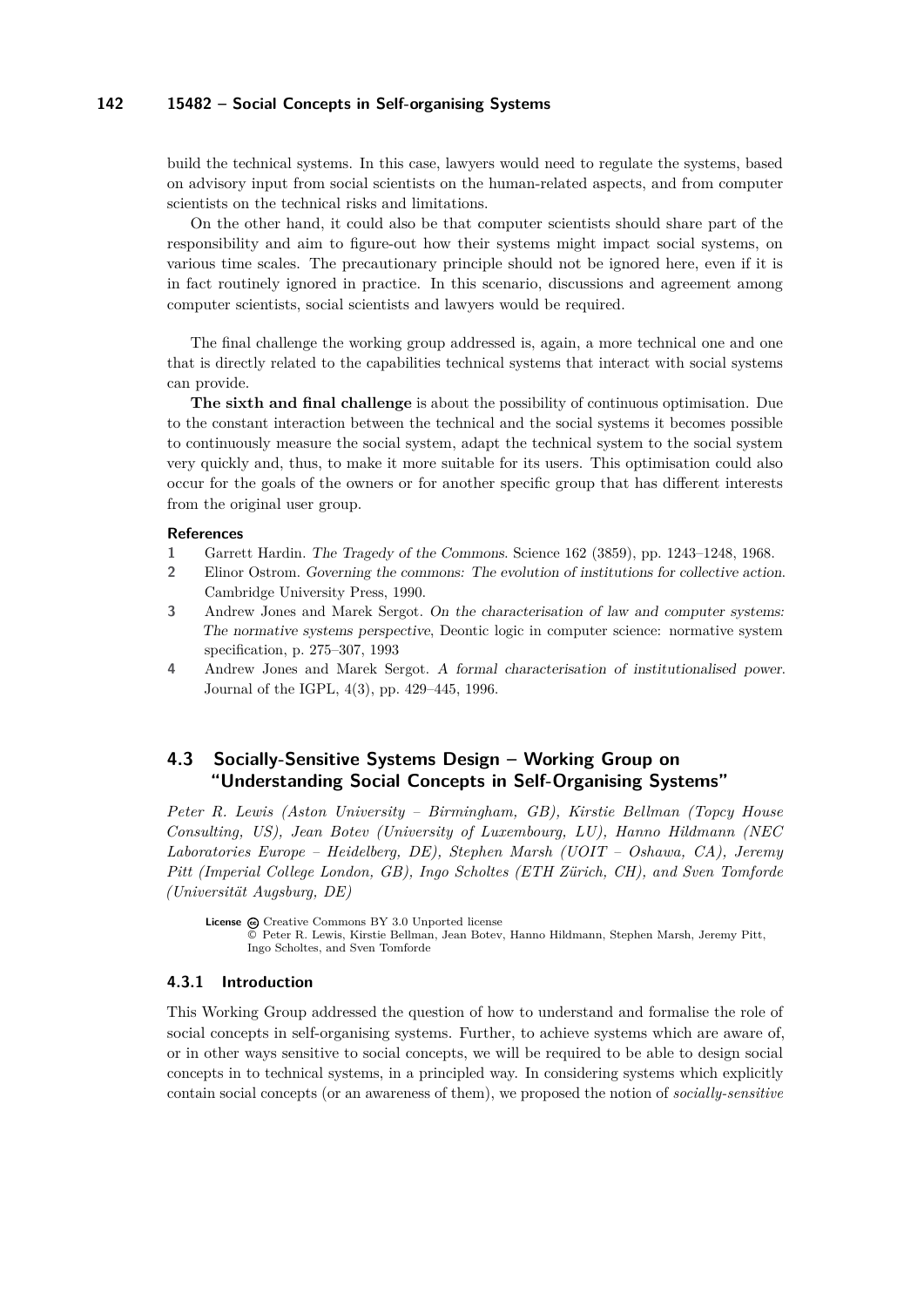*systems*. We then further proposed steps towards the creation of a conceptual framework for the design of socially-sensitive systems.

In a society, individuals from all walks of life voluntarily organise themselves in groups to gain benefits which improve their quality of life. There are however issues associated with free riding, scale, and time. We argued that by appealing to socially-sensitive systems design, we can support individuals by obtaining a sufficient social position to be resilient to these issues of scale and time.

Some of the new concepts discussed in socially-sensitive systems design will include how going beyond the notion that collective behaviour is only driven by immediate goals to now have concepts and mechanisms for more enduring, value-driven group behaviour and for incorporating social mechanisms supporting human social values.

One of the key benefits of socially-sensitive systems design is therefore that it leads to systems which engage in better positioning through the increase of social potential. This implies continuous redesign of the social aspects of the system, in order to ensure the resilience of the system as a whole, in a way that generalises to unknown situations. We discussed several early scenarios for how agent based system could include concepts and mechanisms for both joint goal-behaviour and for supporting the group, leading to fewer social pathologies and more robust systems.

The proposed conceptual framework for socially-sensitive systems design has three tenets: social organisation, social values and social relations. Social organisation relates to issues of network structure and roles. Social values relate to *states that matter* to individuals, and can through social mechanisms come to matter to the group as a whole. For social relations, we build on Sztompka's [[9](#page-20-0)] sociological hierarchy of social relations, which differentiate a spectrum from social behaviours through social actions, to social interactions and social relations.

In this Working Group, we proposed that socially-sensitive systems design has the potential to lead to systems in which individuals behave in a way that recognises their social obligations and responsibilities. Further, we argued that this ensures the endurance of the social aspects of the system, as well as the benefits they bring.

### **4.3.2 Why Design Socially-Sensitive Systems**

Socially-sensitive systems and design will bring benefits in two quite different types of system. In purely technical systems, a key benefit will be derived from the notion of *better positioning through increasing social potential*. Uncertainty often exists around what individuals or a group as a whole may face, or will be required to do, especially as complexity increases. Nevertheless, entities within a system will still need to achieve certain goals, often quickly. Often in a complex system, this will require interaction with, or even perhaps cooperation of, other entities within the broader system. As one example of this, resolving a resource contention issue with a degree of immediacy may require other entities to give up claims to that resource quickly. Further, these types of challenges are typically not one-offs: entities within a system may know, or learn, that they are going to have to iterate. The other entities involved in the interaction, in our example perhaps the one who is asked to give up the resource, will be encountered again. In future uncertain scenarios, perhaps the pattern will be repeated, or the roles reversed. Given the uncertainties associated with these complex systems, operating in unfolding situations, there will be a need to be able to account for and generalise to future unknown situations such as this.

In these cases, groups of individuals use social organisation, values and relations to move themselves *as a group*, to a better position to be able to deal with these factors. In doing so,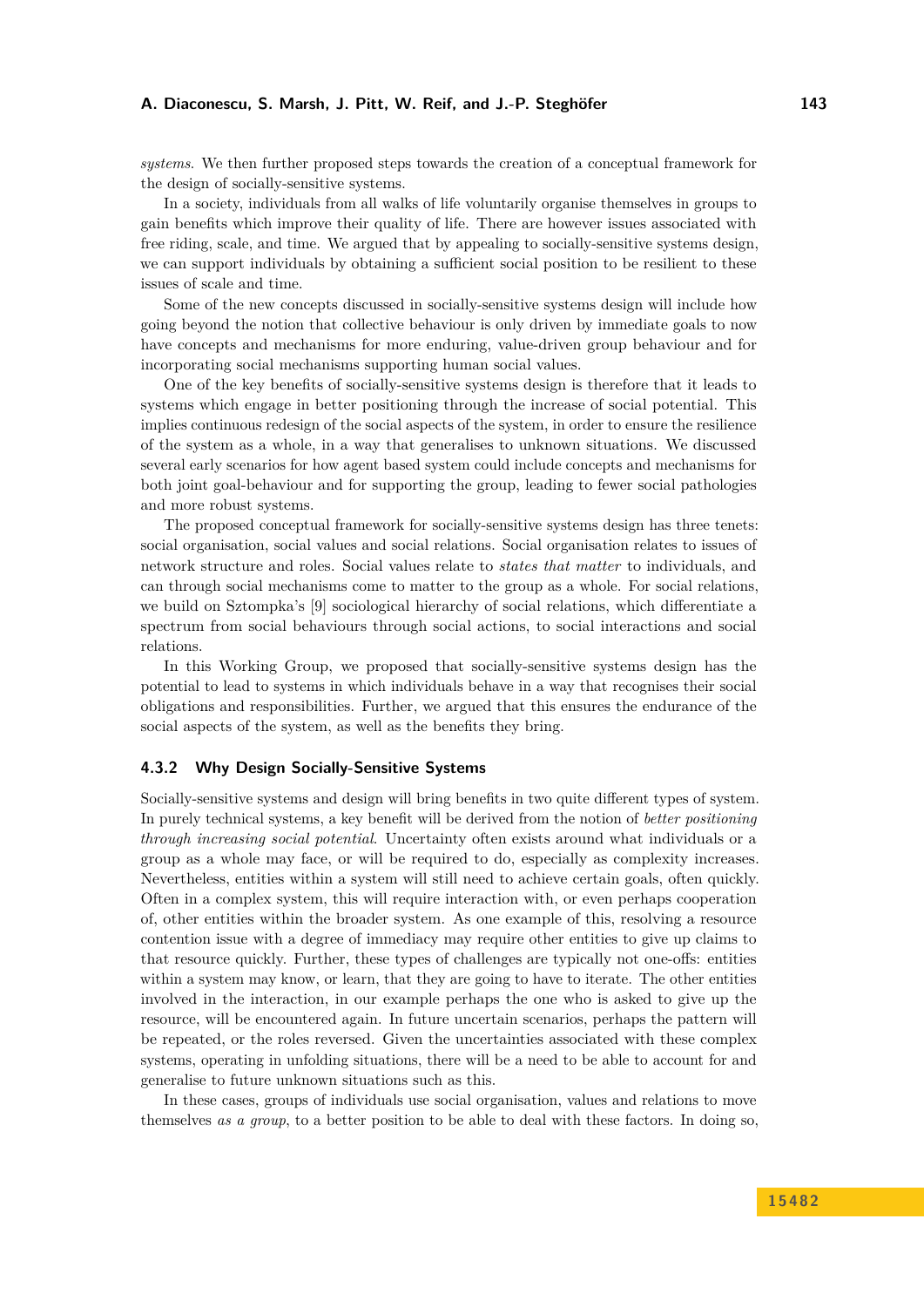the group builds what we call *social potential*[2](#page-17-0) Without social concepts explicitly embedded in a system and its decision-making processes, there will be a lack of primitives with which to reason about the system's *social state*, and increased social potential cannot be explicitly targeted.

One example of this in the human sphere is a football team who, while they may not be under immediate attack from the opposition, nor know what form such an attack may take, apply organisation (in the form of roles and positions), values (e.g. solidarity, respect, fairness and loyalty [[7](#page-20-1)]) and relations [[6](#page-20-2)] to put themselves in a better position to deal with such an attack, when it does come. On a longer timescale, such social positioning has been found not only to increase the potential for success within the specific game or even group itself, but this even generalises to future life events, such as professional success [\[6\]](#page-20-2).

However, the rise of socio-technical systems and their weaving into the fabric of human social interaction means that such values will be ever more important. Indeed, we even venture as far as to argue that such an approach is not only desirable, it is essential to preserve the intrinsic richness and value of human social interaction, as technical systems are increasingly interwoven into our everyday lives. To do otherwise, would be to degrade the quality of the human experience in a socio-technical world.

## **4.3.2.1 Issues With Existing Approaches**

We anticipate that it will be useful to more formally understand the impact of different forms of organisation, and the role of various forms of social relation, in socio-technical systems. However, we identify a major issue with existing approaches being that of how to incorporate and manage the value we, as humans, associate with social aspects. In many traditional approaches, for example in much of multi-agent systems, an approach is generally taken whereby direct (often numerical) comparability of alternatives may be assumed, based on a universal commodification of such values.

We argue that this approach is, in general, insufficient to capture human social values such as obligation, empathy, peace and justice. Nevertheless these are the things that often truly matter the most to humans and human society. What is needed is a proper set of theories for how to actualise these things in computational systems. Such theories will be essential to realise the vision of socially-sensitive systems and design.

Our aim is to produce computational formalisations of these social values, enabling them to be explicitly represented within the technical side of socio-technical systems. In doing so, we provide some of the tools required to ensure that such systems also uphold these social values.

### **4.3.3 A Conceptual Framework for Socially-Sensitive Systems Design**

When we talk of systems or a design process being *socially sensitive*, we mean specifically that a system is both *socially aware* and that it is *socially active*. Social awareness implies that the system can observe social aspects of its environment and interactions within in, and conceptualise these, in order to reason about social aspects. Further, *socially active* implies that a system does not simply observe and think, but based on its conceptualisations, acts in a way that is congruent with them, and its own social principles.

<span id="page-17-0"></span><sup>&</sup>lt;sup>2</sup> This is not the same as social potential identified in [[8](#page-20-3)], but is more closely related to social capital, in the spirit of how Fukuyama [\[5\]](#page-20-4) sees it.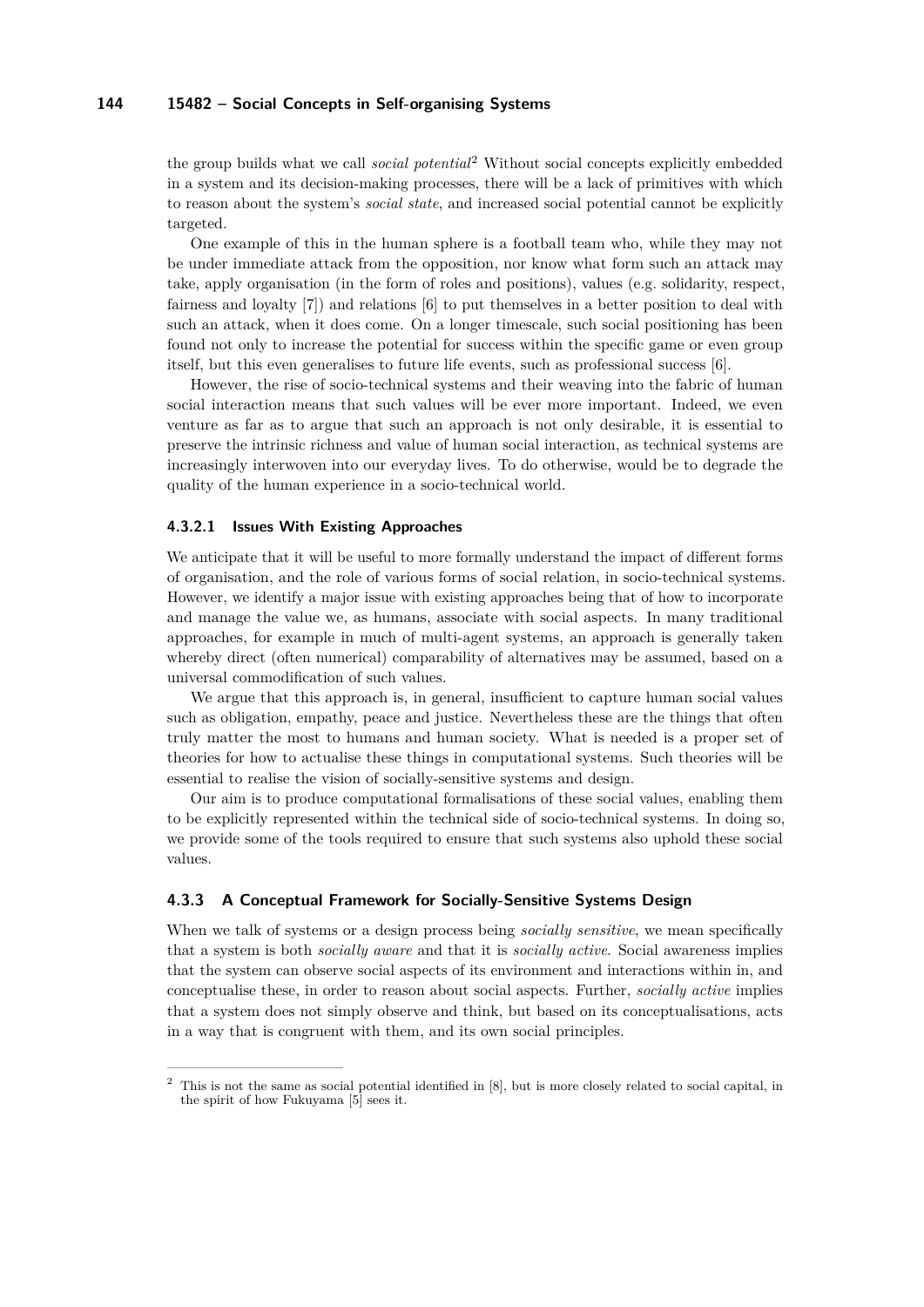We proposed a framework for reasoning about socially-sensitive systems and their design. This is built upon three tenets:

- 1. The group's social organisation, including the network structure, individuals' roles and perhaps rank within it.
- 2. The group's social values, specifically preferences associated with states of the group and its individuals.
- 3. The group's social relations, both in terms of type and structure of relations.

#### **4.3.3.1 Social Organisation**

Organisation is perhaps the most familiar feature of the social nature of technical systems. It is concerned with network structure, roles of individuals and sub-groups within the system, and other features such as rank.

There is now a substantial literature on the organisation and self-organisation of (socio- )technical systems, and these aspects will underlie many of the other social concepts which a system may explicitly possess. Indeed, the organisation might be thought of as the platform, or set of constraints, upon which social relations play out, and social values are observed and propagated.

## **4.3.3.2 Social Values**

Unpacking the notion of social values, we can relate the behaviour of individuals within a collective to obligations and responsibilities. Agents no longer care only for the goals of the group, but also for the members of the group themselves, in terms of their values for how they care for each other. In general, we can consider social values to be descriptions of *states that matter* to individuals, and can through social mechanisms come to matter to the group as a whole. More concretely, we might consider:

- $\blacksquare$  States of a group that matter,
- $\blacksquare$  States of an individual that matter,
- States of a relationship that matter.

States that matter to individuals can matter to groups too. This may be realised through a variety of mechanisms, such as collective decision-making and aggregation.

As discussed above, some types of value properties will be economic, insofar that they relate to things that can be readily quantified, or at least compared, without losing their primary essence. But other value properties, those that we call *welfare values*, describe qualities of the system that are less readily quantifiable or comparable. These express preferences concerning the ways in which thing are done, in accordance with what matters to individuals and groups. One potential way for formalising this notion is through the use of meta-goals, or constraints over meta-goals.

## **4.3.3.3 Social Relations**

Weber [[10](#page-20-5)] claimed that an action is 'social' if the acting individual takes account of the behaviour of others and is thereby oriented in its course. Further, Sztompka proposed [[9](#page-20-0)] a hierarchy of social interactions and relations, shown in Table [1.](#page-19-0) The hierarchy makes clear how many social concepts already familiar to computer scientists relate to each other. For example, *social behaviour* is commonly analysed in ant-based systems (e.g. [[2](#page-20-6), [3](#page-20-7)]), where actions (e.g. leaving pheromone) are done for the benefit of other ants, and in doing so for the benefit of the colony as a whole. Similarly, *regular interactions* describe the kinds of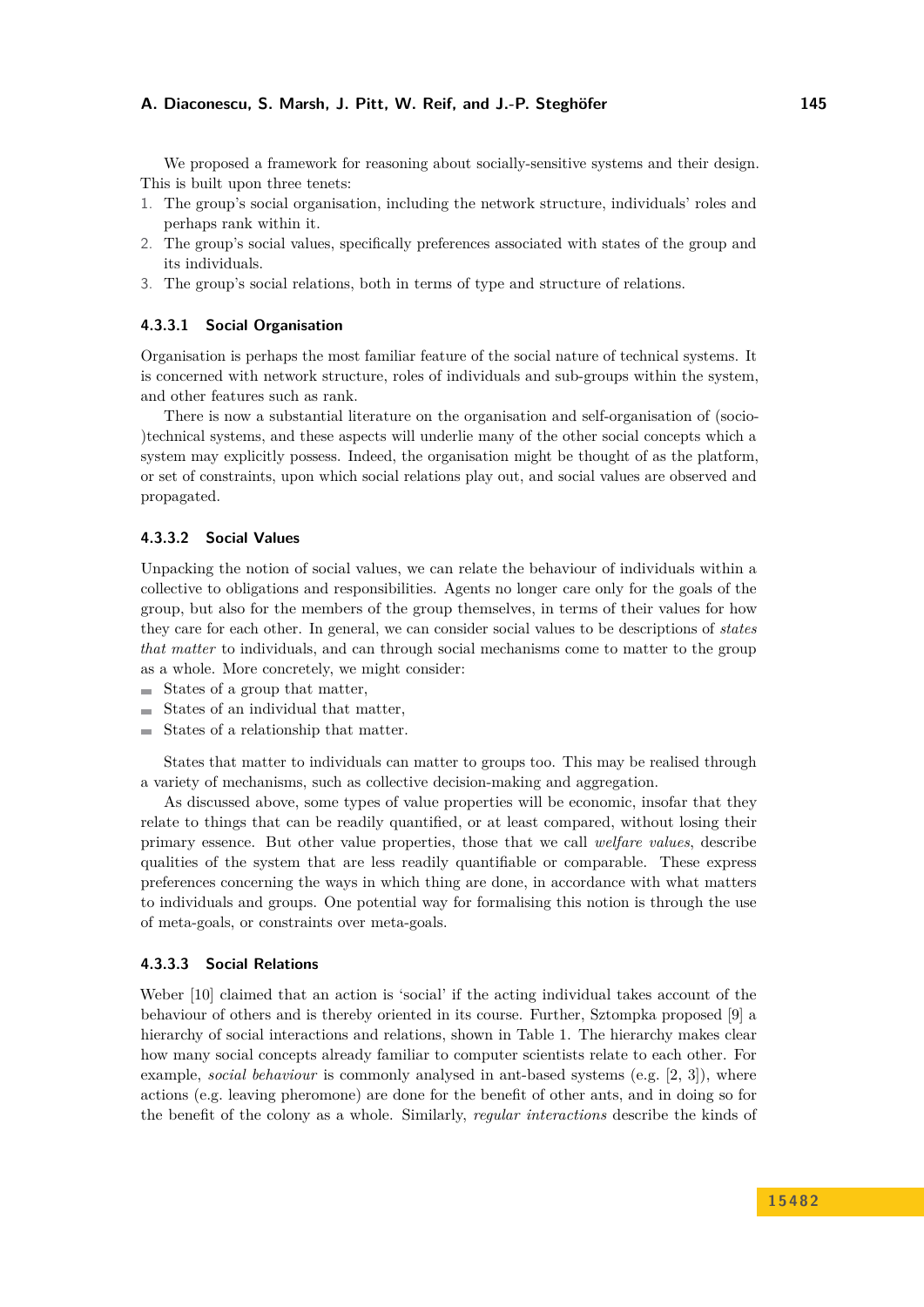| Type                  | Requires                                           |
|-----------------------|----------------------------------------------------|
| Behaviour             | Physical movement                                  |
| Action                | Meaning                                            |
| Social Behaviour      | Directed towards others                            |
| Social Action         | Await response                                     |
| Social Contact        | Unique / rare interaction                          |
| Social Interaction    | <b>Interactions</b>                                |
| Repeated Interaction  | Accidental, not planned, but repeated interaction  |
| Regular Interaction   | Regularity                                         |
| Regulated Interaction | Interactions described by law, custom or tradition |
| Social Relation       | A scheme of social interactions                    |

<span id="page-19-0"></span>**Table 1** Sztompka's Sociological Hierarchy of Social Relations.

interactions occurring in repeated games such as the iterated prisoners' dilemma [[1](#page-20-8)]. Here, knowledge of future interactions with the same opponent is crucial to determining future behaviour.

However, Sztompka's hierarchy demonstrates that there are many forms of social interaction, which require varying forms of knowledge (concerning both oneself, other individuals, and the environment) as well as cognitive capabilities. In developing this tenet of our framework, our intention is to map Sztompka's framework to computational systems, and extend as necessary.

## **4.3.3.4 Relationship to Value-Sensitive Design**

As is clear from the presented framework, in addition to a sensitivity to organisation and relations, socially-sensitive systems must be sensitive to values. Of course, this implies the practice of approaches such as value-sensitive design [[4](#page-20-9)]. But socially-sensitive systems go beyond this, not just being designed by designers (or co-designed) in accordance with social values. The systems themselves will also be sensitive to such values. Thus, a form of socially-sensitive meta-design is needed. Indeed, due to additional complexities present in socio-technical self-organising systems, such as unexpected dynamics and continuous reorganisation, we may even require socially-sensitive self-design, as the system plays an active role in its own design, on a continuous basis, in accordance with social values that it itself promotes.

## **4.3.4 Conclusions**

In summary, we propose that for socio-technical systems to possess, be aware of, and act in accordance with social concepts, these social concepts will need to be formalised and made explicit. Further, we argue that they will need to be designed in. We describe such systems and their design process as *socially-sensitive systems design*. A key benefit of socially-sensitive systems will be better positioning, through increased social potential.

While there is much work needed to formalise and realise the notion of socially-sensitive systems design, it is clear at this stage that any list of requirements for socially-sensitive systems will include at the very least:

- awareness of others, m.
- directed behaviour, and
- cognition.

groups,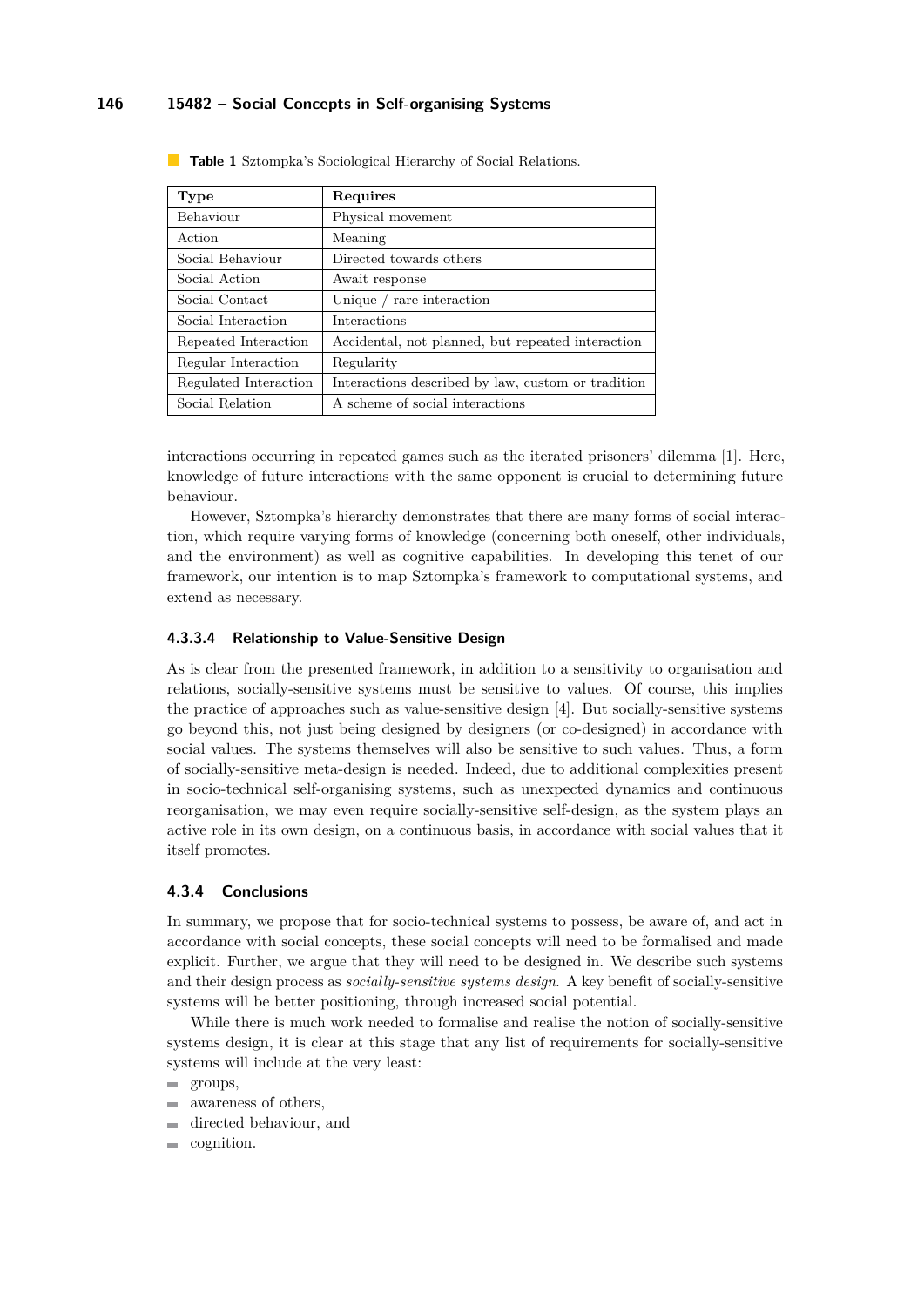In this Working Group, we proposed a framework for the socially-sensitive systems design, based on three core tenets of social organisation, social values and social relations.

Ultimately, we anticipate the benefit to technical systems to include increased robustness, increased empathy with humans, a reduction of pathologies of digital communities. Further, there is also the potential for insights gained in building and using socially-sensitive systems to impact on our understanding of human society itself. As a result of this understanding feeding back into social science, we expect that we can better support human beings in society at large.

In continuing the work from this Working Group, we plan to further develop the conceptual framework which we have sketched here. This will first include mapping and possibly extending Sztompka's social relations hierarchy for computational systems. Second, we will relate existing work on individual computational values (e.g. trust) to the framework. Third, we will look to formalise other social concepts, which are not yet, or only partially explicitly present in technical systems. These include those things that often really matter to humans, such as obligation, justice and peace.

## <span id="page-20-8"></span>**References**

- **1** R. Axelrod. The evolution of strategies in the iterated prisoner's dilemma. In L. Davis, editor, *Genetic algorithms and simulated annealing*, pages 32–41. Pittman, London, 1987.
- <span id="page-20-6"></span>**2** Marco Dorigo. *Optimization, Learning and Natural Algorithms*. PhD thesis, Politecnico di Milano, Milan, Italy, 1992.
- <span id="page-20-7"></span>**3** Lukas Esterle, Peter R. Lewis, Xin Yao, and Bernhard Rinner. Socio-economic vision graph generation and handover in distributed smart camera networks. *ACM Transactions on Sensor Networks*, 10(2), 2014.
- <span id="page-20-9"></span>**4** Batya Friedman and Peter H. Kahn Value sensitive design: Theory and methods. Technical Report 02-12-01, Deptartment Of Computer Science and Engineering, University of Washington, 2002.
- <span id="page-20-4"></span>**5** Francis Fukuyama. *Trust: The Social Virtues and the Creation of Prosperity*. Free Press, 1996.
- <span id="page-20-2"></span>**6** A Huggins and S Randell. The contribution of sports to gender equality and women's empowerment. In *Proceedings of the International Conference on Gender equity on Sports for Global Change*, 2007.
- <span id="page-20-1"></span>**7** Esther Rutten, Geert-Jan Stams, Gert Biesta, Carlo Schuengel, Evelien Dirks, and Jan Hoeksma. The contribution of organized youth sport to antisocial and prosocial behavior in adolescent athletes. *Journal of Youth and Adolescence*, 36(3):255–264, 2007.
- <span id="page-20-3"></span>**8** John H. Reif and Hongyan Wang. Social potential fields: A distributed behavioral control for autonomous robots. *Robotics and Autonomous Systems*, 27(3):171–194, 1999.
- <span id="page-20-0"></span>**9** Piotr Sztompka. *Socjologia*. Znak, 2002.
- <span id="page-20-5"></span>**10** Max Weber. *The Nature of Social Action*. Cambridge University Press, 1978.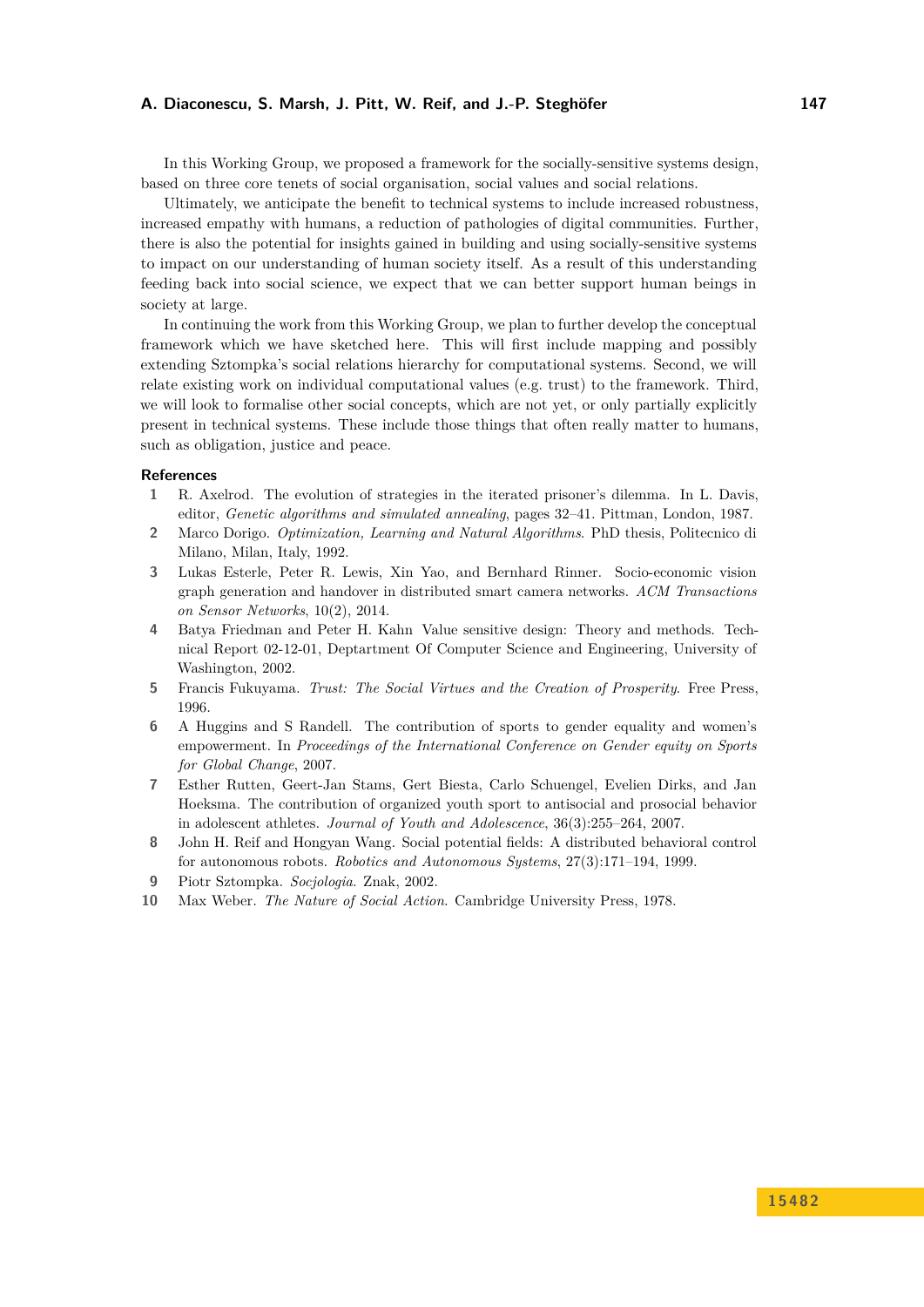<span id="page-21-0"></span>

# <span id="page-21-1"></span>**5.1 Your Cheating Cat!**

*Stephen Marsh (UOIT – Oshawa, CA)*

License @ [Creative Commons BY 3.0 Unported](http://creativecommons.org/licenses/by/3.0/) license © [Stephen Marsh](#page-21-1) **Main reference** [The talk is based on a corpus of the work I've done previously.](The talk is based on a corpus of the work I)

Technical Systems are becoming more opaque, for various reasons, some valid an some less so. However, for we (human's and otherwise) who are using or are affected by them, this is an issue. I'm beginning to explore ways to mitigate this through the various strengths of the technologies themselves. This wee ideas talk will explore the problem, think about these strengths, and try to spark discussion around our options and possible work, including in ethics, monitoring and morality.

## <span id="page-21-2"></span>**5.2 The concept of self-reorganization**

*Gauthier Picard (Ecole des Mines – St. Etienne, FR)*

**License**  $\odot$  [Creative Commons BY 3.0 Unported](http://creativecommons.org/licenses/by/3.0/) license © [Gauthier Picard](#page-21-2) **Joint work of** Picard, G., Persson, C., Boissier, O., and Ramparany, F. **Main reference** [G. Picard, C. Persson, O. Boissier, F. Ramparany, "Multi-agent self-organization and](http://dx.doi.org/10.1109/SASO.2015.17) [reorganization to adapt M2M infrastructures," in Proc. of the 9th IEEE Int'l Conf. on](http://dx.doi.org/10.1109/SASO.2015.17) [Self-Adaptive and Self-Organizing Systems \(SASO'15\), pp. 91–100, IEEE CS, 2015.](http://dx.doi.org/10.1109/SASO.2015.17) **URL** <http://dx.doi.org/10.1109/SASO.2015.17>

Designing and monitoring complex systems raise major challenges, due to the multitude of heterogeneous components, which have their own internal dynamics, while in interaction with a highly dynamic and uncertain environments. In such cases, centralised management is not realistic and predefined system behaviors lead to obsolescence. So, how to equip systems with bounded autonomous adaptation capabilities to handle these complexities and dynamics? (By bounded, we mean we want to keep control on the system, by constraining its behaviour.) From a multi-agent engineering perspective, we translate this question into "How to set up multi-agent organisation adaptation process enabling the emergence of consistent and desired behaviours to develop adaptive systems?"

We propose to join forces coming from self-organisation approaches (e.g. swarms) which exhibits important adaptiveness capabilities, and reorganisation (e.g. organisational multiagent systems) making explicit the structure, the functionalities and the constraints on the organisation. This join approach is coined "self-reorganisation". Based on multiagent programming approach JaCaMo, we share our experience on the implementation of selfreorganising systems in smart city, ambient intelligence and trust management application fields.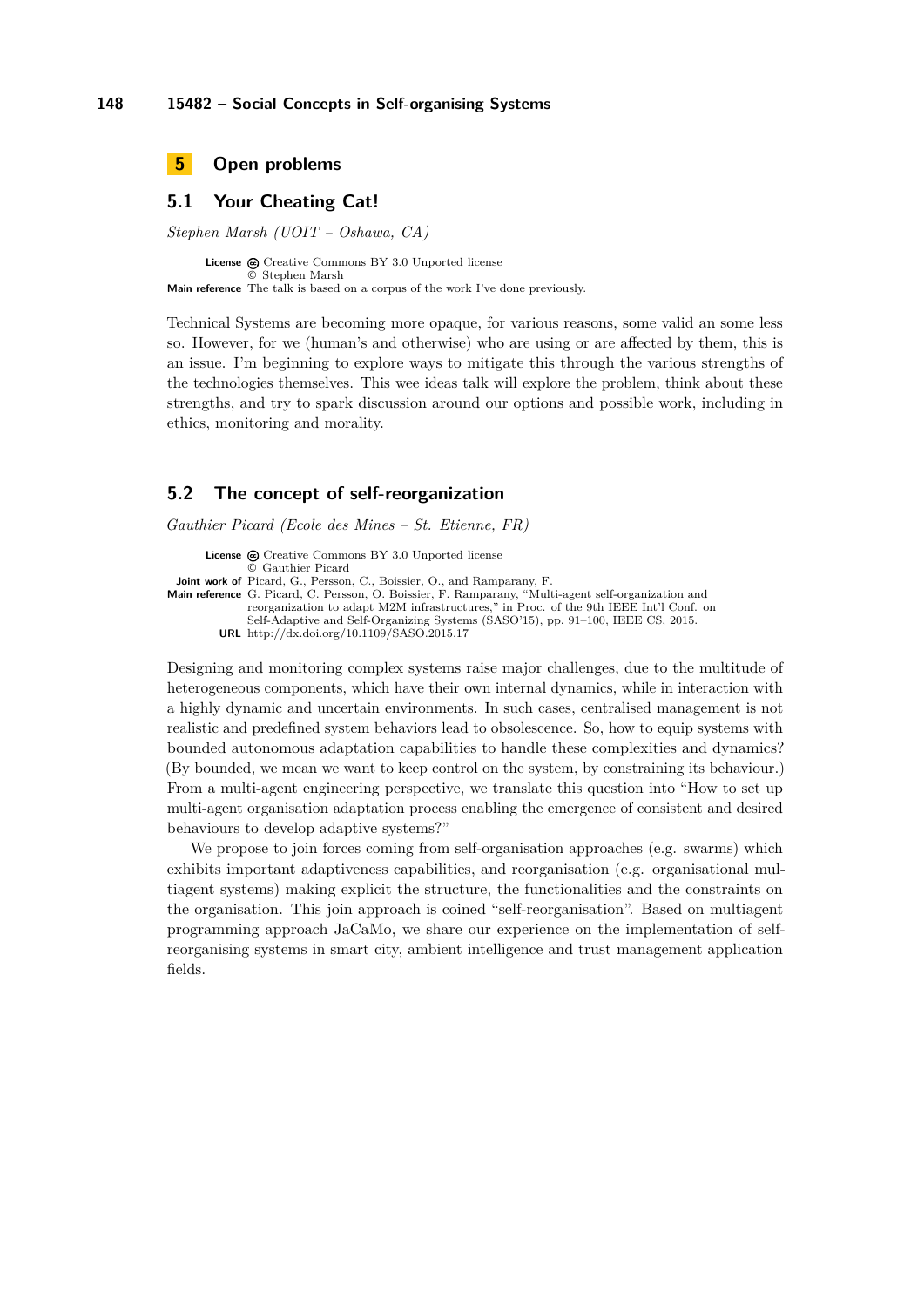# <span id="page-22-0"></span>**5.3 Why would anybody want to change?**

*Jan-Philipp Steghöfer (Chalmers UT – Göteborg, SE)*

**License** @ [Creative Commons BY 3.0 Unported](http://creativecommons.org/licenses/by/3.0/) license © [Jan-Philipp Steghöfer](#page-22-0)

Change management theories recognise that organisational inertia and individual resistance are detriments to change. In this talk, I briefly describe these notions and point out the similarities to self-organising systems and their potential relevance for socio-technical systems in particular. Finally, I pose the question of whether we must consider the ability and willingness to change in agent-based systems and what the impact on self-organisation will be.

## **References**

- **1** B. Burnes, "Kurt Lewin and the Planned Approach to Change: A Re-appraisal," Journal of Management studies, vol. 41, no. 6, pp. 977–1002, 2004.
- **2** K. E. Weick and R. E. Quinn, "Organizational Change and Development," Annual Review of Psychology, vol. 50, no. 1, pp. 361–386, 1999.
- **3** J. P. Kotter, "Leading Change: Why Transformation Efforts Fail," Harvard Business Review, vol. 73, no. 2, pp. 59–67, 1995.
- **4** Katherine J. Klein and Joann S. Sorra, "The Challenge of Innovation Implementation," The Academy of Management Review, 21(4):1055–1080, 1996.
- **5** Kurt Lewin, "Frontiers in Group Dynamics: Concept, Method and Reality in Social Sciences: Social Equilibria and Social Change", Human Relation, vol. 1, no. 36, 1947